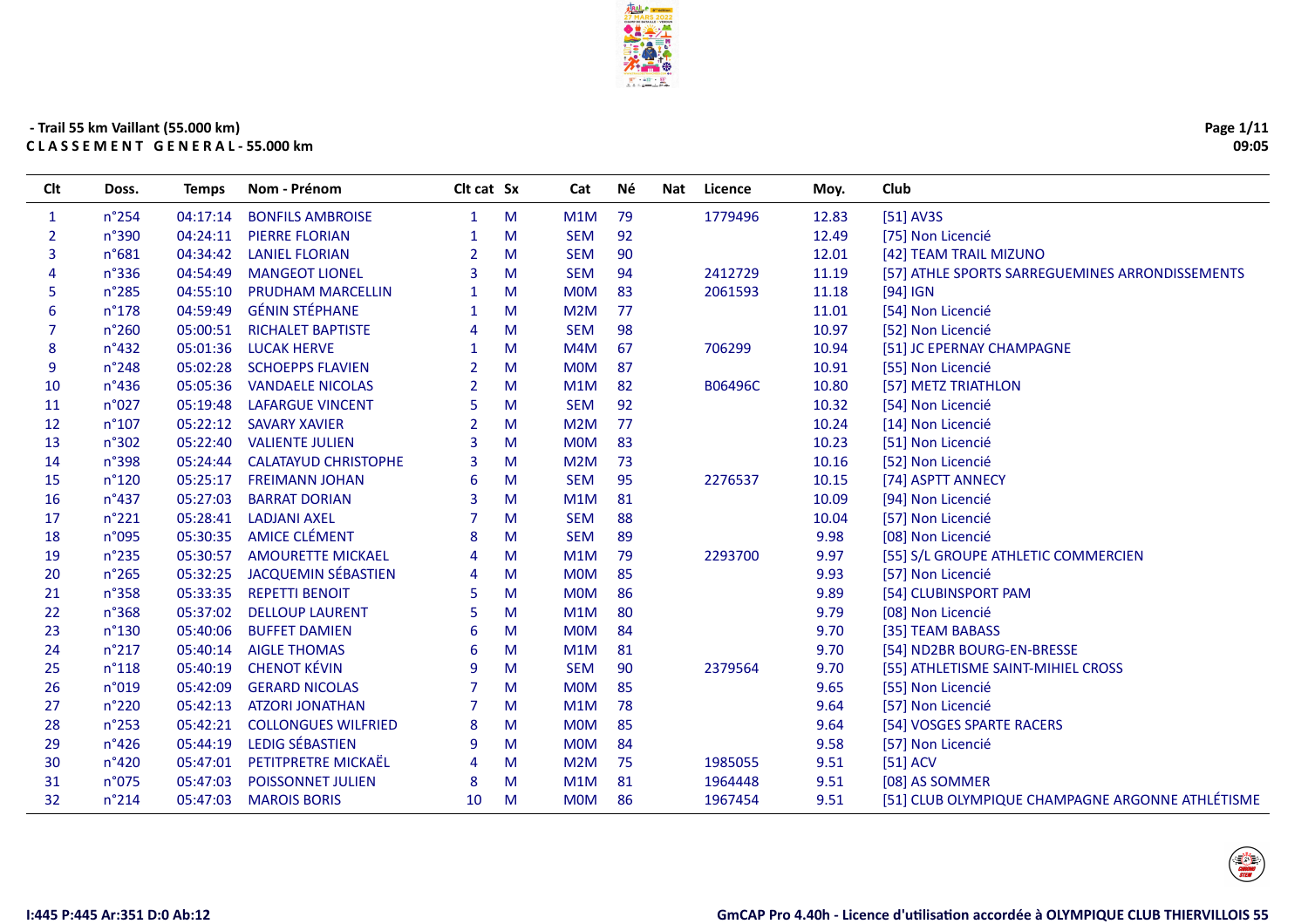

| Page 2/11 |
|-----------|
| 09:05     |

| 94<br>33<br>05:47:33<br>10<br>M<br><b>SEM</b><br>9.50<br>[88] Non Licencié<br>$n^{\circ}410$<br>PEREIRA CORENTIN<br>92<br>34<br>$n^{\circ}373$<br>05:50:44<br><b>DUROND AURELIEN</b><br>M<br><b>SEM</b><br>9.41<br>[51] Non Licencié<br>11<br>84<br>35<br>$n^{\circ}$ 131<br>05:50:55<br><b>THIEBAUT YOHANN</b><br>M<br><b>MOM</b><br>9.40<br>[55] ARCALYS<br>11<br>36<br>05:52:49<br><b>SEM</b><br>97<br>9.35<br>n°055<br><b>GERMAIN ARNAUD</b><br>12<br>M<br>[54] Non Licencié<br>72<br>37<br>05:52:54<br><b>SPRENGER MARC</b><br>M<br>M3M<br>1755571<br>9.35<br>$[10]$ AV3S<br>n°370<br>$\mathbf{1}$<br>38<br><b>MOGIN MARGOT</b><br>F.<br><b>SEF</b><br>96<br>9.35<br>[55] Non Licencié<br>n°389<br>05:52:55<br>KLOPFENSTEIN FRÉDÉRIC<br>76<br>39<br>$n^{\circ}427$<br>05:53:24<br>5<br>M<br>M <sub>2</sub> M<br>9.34<br>[55] Non Licencié<br>83<br>40<br>$n^{\circ}342$<br>05:53:47<br><b>VANDEWALLE THOMAS</b><br>12<br>M<br><b>MOM</b><br>9.33<br>[62] JOGGING CLUB LICQUOIS<br>05:54:05<br><b>SEM</b><br>92<br>41<br>$n^{\circ}280$<br><b>GUIONNET YANN</b><br>13<br>M<br>C08037C016020 9.32<br>[68] IRON CLUB DANNEMARIE<br>42<br>05:56:25<br><b>SEM</b><br>91<br>$n^{\circ}317$<br><b>MARTINS REMY</b><br>M<br>9.26<br>[08] Non Licencié<br>14<br>43<br>05:57:01<br><b>JUNG THOMAS</b><br>M<br><b>SEM</b><br>91<br>9.24<br>[57] Non Licencié<br>$n^{\circ}245$<br>15<br>44<br>n°052<br>05:58:11<br><b>GESQUIERE GWENN</b><br>13<br>M<br><b>MOM</b><br>83<br>2206132<br>9.21<br>[89] US JOIGNY<br>45<br>05:59:33 MEDER DAVID<br>M<br>79<br>[54] EMC2<br>$n^{\circ}261$<br>9<br>M1M<br>9.18<br>72<br>46<br>n°348<br>05:59:51<br><b>COLLET ERIC</b><br>M<br>M3M<br>9.17<br>2<br>[57] ES HAGONDANGE- TEAM BABYBEL<br>47<br>06:00:09<br><b>FEIREISEN DELPHINE</b><br>F.<br>M <sub>2F</sub><br>77<br>9.16<br>$n^{\circ}414$<br>[54] Non Licencié<br>$\mathbf{1}$<br>90<br>48<br>06:00:19<br><b>BARBOSA DAMIEN</b><br>M<br><b>SEM</b><br>9.16<br>$n^{\circ}$ 275<br>16<br>[54] MAT'TRAIL COACHING<br>M3M<br>69<br>9.07<br>49<br>$n^{\circ}269$<br>06:03:41 FISCHER THOMAS<br>3<br>M<br>[63] RLT RODGAU<br>82<br>50<br>n°023<br>06:03:44<br><b>MATHIEU CHRISTOPHE</b><br>M<br>M1M<br>9.07<br>[55] SAMPY'RUN<br>10<br>74<br>06:04:04 YVERNEAU OLIVIER<br>M<br>M2M<br>51<br>$n^{\circ}257$<br>6<br>9.06<br>[51] YVERNEAU OLIVIER<br>PETRY JÉRÔME<br>52<br>06:04:05<br>83<br>$n^{\circ}424$<br>M<br><b>MOM</b><br>9.06<br>14<br>[57] TR3 METZ<br>53<br>06:04:24<br><b>RICHTER NATASCHA</b><br>M1F<br>81<br>A57528C<br>n°393<br>F.<br>9.06<br>[57] SARREGUEMINES TRIATHLONCLUB<br>1<br>54<br>$n^{\circ}313$<br>06:06:07<br><b>LHERBIER GIFLES</b><br>M<br>M4M<br>65<br>9.01<br>$[57]$ C.C.C.<br>2<br>55<br>M2M<br>9.01<br>$n^{\circ}113$<br>06:06:07<br><b>SALQUEBRE JEAN-MARC</b><br>$\overline{7}$<br>M<br>75<br>2379596<br>[55] ATHLETISME SAINT-MIHIEL CROSS<br>56<br>$n^{\circ}123$<br>06:06:47<br><b>BERNARD JULIAN</b><br>M<br><b>SEM</b><br>90<br>9.00<br>[54] Non Licencié<br>17<br>57<br>84<br>n°109<br>06:06:54 MULLER ANTHONY<br>15<br>M<br><b>MOM</b><br>2032516<br>8.99<br>[54] C.O.S. VILLERS ATHLETISME<br>58<br>06:12:12<br><b>FRIEDT TIM</b><br>M1M<br>81<br>n°319<br>M<br>8.87<br>[55] Non Licencié<br>11<br>59<br>06:12:13<br>83<br>n°318<br><b>WILBERT FLORIAN</b><br>16<br>M<br><b>MOM</b><br>8.87<br>[55] Non Licencié<br>60<br>n°090<br>06:12:16<br><b>VARINOT NICOLAS</b><br>M1M<br>81<br>[55] Non Licencié<br>12<br>M<br>8.86<br>06:12:34<br><b>LEGE JULIEN</b><br>17<br>M<br><b>MOM</b><br>85<br>8.86<br>[36] Non Licencié<br>61<br>n°012<br>62<br>M<br>81<br>1731366<br>n°440<br>06:12:43<br><b>TOURNEUX ALEXANDRE</b><br>13<br>M1M<br>8.85<br>[59] JA FRETIN<br>06:12:59<br><b>LARTILLOT BRICE</b><br>63<br>M<br>M1M<br>79<br>8.85<br>[57] Non Licencié<br>$n^{\circ}413$<br>14<br>PENELA RÉMY<br>[52] LES RÉMY<br>06:13:57<br>M<br>82<br>8.82<br>64<br>n°400<br>15<br>M1M | Clt | Doss. | <b>Temps</b> | Nom - Prénom | Clt cat Sx | Cat | Νé | <b>Nat</b> | Licence | Moy. | Club |
|-------------------------------------------------------------------------------------------------------------------------------------------------------------------------------------------------------------------------------------------------------------------------------------------------------------------------------------------------------------------------------------------------------------------------------------------------------------------------------------------------------------------------------------------------------------------------------------------------------------------------------------------------------------------------------------------------------------------------------------------------------------------------------------------------------------------------------------------------------------------------------------------------------------------------------------------------------------------------------------------------------------------------------------------------------------------------------------------------------------------------------------------------------------------------------------------------------------------------------------------------------------------------------------------------------------------------------------------------------------------------------------------------------------------------------------------------------------------------------------------------------------------------------------------------------------------------------------------------------------------------------------------------------------------------------------------------------------------------------------------------------------------------------------------------------------------------------------------------------------------------------------------------------------------------------------------------------------------------------------------------------------------------------------------------------------------------------------------------------------------------------------------------------------------------------------------------------------------------------------------------------------------------------------------------------------------------------------------------------------------------------------------------------------------------------------------------------------------------------------------------------------------------------------------------------------------------------------------------------------------------------------------------------------------------------------------------------------------------------------------------------------------------------------------------------------------------------------------------------------------------------------------------------------------------------------------------------------------------------------------------------------------------------------------------------------------------------------------------------------------------------------------------------------------------------------------------------------------------------------------------------------------------------------------------------------------------------------------------------------------------------------------------------------------------------------------------------------------------------------------------------------------------------------------------------------------------------------------------------------------------------------------------------------------------------------------------------------------------------------------------------------------------------------------------------------------------------------------------------------------------------------------------------|-----|-------|--------------|--------------|------------|-----|----|------------|---------|------|------|
|                                                                                                                                                                                                                                                                                                                                                                                                                                                                                                                                                                                                                                                                                                                                                                                                                                                                                                                                                                                                                                                                                                                                                                                                                                                                                                                                                                                                                                                                                                                                                                                                                                                                                                                                                                                                                                                                                                                                                                                                                                                                                                                                                                                                                                                                                                                                                                                                                                                                                                                                                                                                                                                                                                                                                                                                                                                                                                                                                                                                                                                                                                                                                                                                                                                                                                                                                                                                                                                                                                                                                                                                                                                                                                                                                                                                                                                                                                       |     |       |              |              |            |     |    |            |         |      |      |
|                                                                                                                                                                                                                                                                                                                                                                                                                                                                                                                                                                                                                                                                                                                                                                                                                                                                                                                                                                                                                                                                                                                                                                                                                                                                                                                                                                                                                                                                                                                                                                                                                                                                                                                                                                                                                                                                                                                                                                                                                                                                                                                                                                                                                                                                                                                                                                                                                                                                                                                                                                                                                                                                                                                                                                                                                                                                                                                                                                                                                                                                                                                                                                                                                                                                                                                                                                                                                                                                                                                                                                                                                                                                                                                                                                                                                                                                                                       |     |       |              |              |            |     |    |            |         |      |      |
|                                                                                                                                                                                                                                                                                                                                                                                                                                                                                                                                                                                                                                                                                                                                                                                                                                                                                                                                                                                                                                                                                                                                                                                                                                                                                                                                                                                                                                                                                                                                                                                                                                                                                                                                                                                                                                                                                                                                                                                                                                                                                                                                                                                                                                                                                                                                                                                                                                                                                                                                                                                                                                                                                                                                                                                                                                                                                                                                                                                                                                                                                                                                                                                                                                                                                                                                                                                                                                                                                                                                                                                                                                                                                                                                                                                                                                                                                                       |     |       |              |              |            |     |    |            |         |      |      |
|                                                                                                                                                                                                                                                                                                                                                                                                                                                                                                                                                                                                                                                                                                                                                                                                                                                                                                                                                                                                                                                                                                                                                                                                                                                                                                                                                                                                                                                                                                                                                                                                                                                                                                                                                                                                                                                                                                                                                                                                                                                                                                                                                                                                                                                                                                                                                                                                                                                                                                                                                                                                                                                                                                                                                                                                                                                                                                                                                                                                                                                                                                                                                                                                                                                                                                                                                                                                                                                                                                                                                                                                                                                                                                                                                                                                                                                                                                       |     |       |              |              |            |     |    |            |         |      |      |
|                                                                                                                                                                                                                                                                                                                                                                                                                                                                                                                                                                                                                                                                                                                                                                                                                                                                                                                                                                                                                                                                                                                                                                                                                                                                                                                                                                                                                                                                                                                                                                                                                                                                                                                                                                                                                                                                                                                                                                                                                                                                                                                                                                                                                                                                                                                                                                                                                                                                                                                                                                                                                                                                                                                                                                                                                                                                                                                                                                                                                                                                                                                                                                                                                                                                                                                                                                                                                                                                                                                                                                                                                                                                                                                                                                                                                                                                                                       |     |       |              |              |            |     |    |            |         |      |      |
|                                                                                                                                                                                                                                                                                                                                                                                                                                                                                                                                                                                                                                                                                                                                                                                                                                                                                                                                                                                                                                                                                                                                                                                                                                                                                                                                                                                                                                                                                                                                                                                                                                                                                                                                                                                                                                                                                                                                                                                                                                                                                                                                                                                                                                                                                                                                                                                                                                                                                                                                                                                                                                                                                                                                                                                                                                                                                                                                                                                                                                                                                                                                                                                                                                                                                                                                                                                                                                                                                                                                                                                                                                                                                                                                                                                                                                                                                                       |     |       |              |              |            |     |    |            |         |      |      |
|                                                                                                                                                                                                                                                                                                                                                                                                                                                                                                                                                                                                                                                                                                                                                                                                                                                                                                                                                                                                                                                                                                                                                                                                                                                                                                                                                                                                                                                                                                                                                                                                                                                                                                                                                                                                                                                                                                                                                                                                                                                                                                                                                                                                                                                                                                                                                                                                                                                                                                                                                                                                                                                                                                                                                                                                                                                                                                                                                                                                                                                                                                                                                                                                                                                                                                                                                                                                                                                                                                                                                                                                                                                                                                                                                                                                                                                                                                       |     |       |              |              |            |     |    |            |         |      |      |
|                                                                                                                                                                                                                                                                                                                                                                                                                                                                                                                                                                                                                                                                                                                                                                                                                                                                                                                                                                                                                                                                                                                                                                                                                                                                                                                                                                                                                                                                                                                                                                                                                                                                                                                                                                                                                                                                                                                                                                                                                                                                                                                                                                                                                                                                                                                                                                                                                                                                                                                                                                                                                                                                                                                                                                                                                                                                                                                                                                                                                                                                                                                                                                                                                                                                                                                                                                                                                                                                                                                                                                                                                                                                                                                                                                                                                                                                                                       |     |       |              |              |            |     |    |            |         |      |      |
|                                                                                                                                                                                                                                                                                                                                                                                                                                                                                                                                                                                                                                                                                                                                                                                                                                                                                                                                                                                                                                                                                                                                                                                                                                                                                                                                                                                                                                                                                                                                                                                                                                                                                                                                                                                                                                                                                                                                                                                                                                                                                                                                                                                                                                                                                                                                                                                                                                                                                                                                                                                                                                                                                                                                                                                                                                                                                                                                                                                                                                                                                                                                                                                                                                                                                                                                                                                                                                                                                                                                                                                                                                                                                                                                                                                                                                                                                                       |     |       |              |              |            |     |    |            |         |      |      |
|                                                                                                                                                                                                                                                                                                                                                                                                                                                                                                                                                                                                                                                                                                                                                                                                                                                                                                                                                                                                                                                                                                                                                                                                                                                                                                                                                                                                                                                                                                                                                                                                                                                                                                                                                                                                                                                                                                                                                                                                                                                                                                                                                                                                                                                                                                                                                                                                                                                                                                                                                                                                                                                                                                                                                                                                                                                                                                                                                                                                                                                                                                                                                                                                                                                                                                                                                                                                                                                                                                                                                                                                                                                                                                                                                                                                                                                                                                       |     |       |              |              |            |     |    |            |         |      |      |
|                                                                                                                                                                                                                                                                                                                                                                                                                                                                                                                                                                                                                                                                                                                                                                                                                                                                                                                                                                                                                                                                                                                                                                                                                                                                                                                                                                                                                                                                                                                                                                                                                                                                                                                                                                                                                                                                                                                                                                                                                                                                                                                                                                                                                                                                                                                                                                                                                                                                                                                                                                                                                                                                                                                                                                                                                                                                                                                                                                                                                                                                                                                                                                                                                                                                                                                                                                                                                                                                                                                                                                                                                                                                                                                                                                                                                                                                                                       |     |       |              |              |            |     |    |            |         |      |      |
|                                                                                                                                                                                                                                                                                                                                                                                                                                                                                                                                                                                                                                                                                                                                                                                                                                                                                                                                                                                                                                                                                                                                                                                                                                                                                                                                                                                                                                                                                                                                                                                                                                                                                                                                                                                                                                                                                                                                                                                                                                                                                                                                                                                                                                                                                                                                                                                                                                                                                                                                                                                                                                                                                                                                                                                                                                                                                                                                                                                                                                                                                                                                                                                                                                                                                                                                                                                                                                                                                                                                                                                                                                                                                                                                                                                                                                                                                                       |     |       |              |              |            |     |    |            |         |      |      |
|                                                                                                                                                                                                                                                                                                                                                                                                                                                                                                                                                                                                                                                                                                                                                                                                                                                                                                                                                                                                                                                                                                                                                                                                                                                                                                                                                                                                                                                                                                                                                                                                                                                                                                                                                                                                                                                                                                                                                                                                                                                                                                                                                                                                                                                                                                                                                                                                                                                                                                                                                                                                                                                                                                                                                                                                                                                                                                                                                                                                                                                                                                                                                                                                                                                                                                                                                                                                                                                                                                                                                                                                                                                                                                                                                                                                                                                                                                       |     |       |              |              |            |     |    |            |         |      |      |
|                                                                                                                                                                                                                                                                                                                                                                                                                                                                                                                                                                                                                                                                                                                                                                                                                                                                                                                                                                                                                                                                                                                                                                                                                                                                                                                                                                                                                                                                                                                                                                                                                                                                                                                                                                                                                                                                                                                                                                                                                                                                                                                                                                                                                                                                                                                                                                                                                                                                                                                                                                                                                                                                                                                                                                                                                                                                                                                                                                                                                                                                                                                                                                                                                                                                                                                                                                                                                                                                                                                                                                                                                                                                                                                                                                                                                                                                                                       |     |       |              |              |            |     |    |            |         |      |      |
|                                                                                                                                                                                                                                                                                                                                                                                                                                                                                                                                                                                                                                                                                                                                                                                                                                                                                                                                                                                                                                                                                                                                                                                                                                                                                                                                                                                                                                                                                                                                                                                                                                                                                                                                                                                                                                                                                                                                                                                                                                                                                                                                                                                                                                                                                                                                                                                                                                                                                                                                                                                                                                                                                                                                                                                                                                                                                                                                                                                                                                                                                                                                                                                                                                                                                                                                                                                                                                                                                                                                                                                                                                                                                                                                                                                                                                                                                                       |     |       |              |              |            |     |    |            |         |      |      |
|                                                                                                                                                                                                                                                                                                                                                                                                                                                                                                                                                                                                                                                                                                                                                                                                                                                                                                                                                                                                                                                                                                                                                                                                                                                                                                                                                                                                                                                                                                                                                                                                                                                                                                                                                                                                                                                                                                                                                                                                                                                                                                                                                                                                                                                                                                                                                                                                                                                                                                                                                                                                                                                                                                                                                                                                                                                                                                                                                                                                                                                                                                                                                                                                                                                                                                                                                                                                                                                                                                                                                                                                                                                                                                                                                                                                                                                                                                       |     |       |              |              |            |     |    |            |         |      |      |
|                                                                                                                                                                                                                                                                                                                                                                                                                                                                                                                                                                                                                                                                                                                                                                                                                                                                                                                                                                                                                                                                                                                                                                                                                                                                                                                                                                                                                                                                                                                                                                                                                                                                                                                                                                                                                                                                                                                                                                                                                                                                                                                                                                                                                                                                                                                                                                                                                                                                                                                                                                                                                                                                                                                                                                                                                                                                                                                                                                                                                                                                                                                                                                                                                                                                                                                                                                                                                                                                                                                                                                                                                                                                                                                                                                                                                                                                                                       |     |       |              |              |            |     |    |            |         |      |      |
|                                                                                                                                                                                                                                                                                                                                                                                                                                                                                                                                                                                                                                                                                                                                                                                                                                                                                                                                                                                                                                                                                                                                                                                                                                                                                                                                                                                                                                                                                                                                                                                                                                                                                                                                                                                                                                                                                                                                                                                                                                                                                                                                                                                                                                                                                                                                                                                                                                                                                                                                                                                                                                                                                                                                                                                                                                                                                                                                                                                                                                                                                                                                                                                                                                                                                                                                                                                                                                                                                                                                                                                                                                                                                                                                                                                                                                                                                                       |     |       |              |              |            |     |    |            |         |      |      |
|                                                                                                                                                                                                                                                                                                                                                                                                                                                                                                                                                                                                                                                                                                                                                                                                                                                                                                                                                                                                                                                                                                                                                                                                                                                                                                                                                                                                                                                                                                                                                                                                                                                                                                                                                                                                                                                                                                                                                                                                                                                                                                                                                                                                                                                                                                                                                                                                                                                                                                                                                                                                                                                                                                                                                                                                                                                                                                                                                                                                                                                                                                                                                                                                                                                                                                                                                                                                                                                                                                                                                                                                                                                                                                                                                                                                                                                                                                       |     |       |              |              |            |     |    |            |         |      |      |
|                                                                                                                                                                                                                                                                                                                                                                                                                                                                                                                                                                                                                                                                                                                                                                                                                                                                                                                                                                                                                                                                                                                                                                                                                                                                                                                                                                                                                                                                                                                                                                                                                                                                                                                                                                                                                                                                                                                                                                                                                                                                                                                                                                                                                                                                                                                                                                                                                                                                                                                                                                                                                                                                                                                                                                                                                                                                                                                                                                                                                                                                                                                                                                                                                                                                                                                                                                                                                                                                                                                                                                                                                                                                                                                                                                                                                                                                                                       |     |       |              |              |            |     |    |            |         |      |      |
|                                                                                                                                                                                                                                                                                                                                                                                                                                                                                                                                                                                                                                                                                                                                                                                                                                                                                                                                                                                                                                                                                                                                                                                                                                                                                                                                                                                                                                                                                                                                                                                                                                                                                                                                                                                                                                                                                                                                                                                                                                                                                                                                                                                                                                                                                                                                                                                                                                                                                                                                                                                                                                                                                                                                                                                                                                                                                                                                                                                                                                                                                                                                                                                                                                                                                                                                                                                                                                                                                                                                                                                                                                                                                                                                                                                                                                                                                                       |     |       |              |              |            |     |    |            |         |      |      |
|                                                                                                                                                                                                                                                                                                                                                                                                                                                                                                                                                                                                                                                                                                                                                                                                                                                                                                                                                                                                                                                                                                                                                                                                                                                                                                                                                                                                                                                                                                                                                                                                                                                                                                                                                                                                                                                                                                                                                                                                                                                                                                                                                                                                                                                                                                                                                                                                                                                                                                                                                                                                                                                                                                                                                                                                                                                                                                                                                                                                                                                                                                                                                                                                                                                                                                                                                                                                                                                                                                                                                                                                                                                                                                                                                                                                                                                                                                       |     |       |              |              |            |     |    |            |         |      |      |
|                                                                                                                                                                                                                                                                                                                                                                                                                                                                                                                                                                                                                                                                                                                                                                                                                                                                                                                                                                                                                                                                                                                                                                                                                                                                                                                                                                                                                                                                                                                                                                                                                                                                                                                                                                                                                                                                                                                                                                                                                                                                                                                                                                                                                                                                                                                                                                                                                                                                                                                                                                                                                                                                                                                                                                                                                                                                                                                                                                                                                                                                                                                                                                                                                                                                                                                                                                                                                                                                                                                                                                                                                                                                                                                                                                                                                                                                                                       |     |       |              |              |            |     |    |            |         |      |      |
|                                                                                                                                                                                                                                                                                                                                                                                                                                                                                                                                                                                                                                                                                                                                                                                                                                                                                                                                                                                                                                                                                                                                                                                                                                                                                                                                                                                                                                                                                                                                                                                                                                                                                                                                                                                                                                                                                                                                                                                                                                                                                                                                                                                                                                                                                                                                                                                                                                                                                                                                                                                                                                                                                                                                                                                                                                                                                                                                                                                                                                                                                                                                                                                                                                                                                                                                                                                                                                                                                                                                                                                                                                                                                                                                                                                                                                                                                                       |     |       |              |              |            |     |    |            |         |      |      |
|                                                                                                                                                                                                                                                                                                                                                                                                                                                                                                                                                                                                                                                                                                                                                                                                                                                                                                                                                                                                                                                                                                                                                                                                                                                                                                                                                                                                                                                                                                                                                                                                                                                                                                                                                                                                                                                                                                                                                                                                                                                                                                                                                                                                                                                                                                                                                                                                                                                                                                                                                                                                                                                                                                                                                                                                                                                                                                                                                                                                                                                                                                                                                                                                                                                                                                                                                                                                                                                                                                                                                                                                                                                                                                                                                                                                                                                                                                       |     |       |              |              |            |     |    |            |         |      |      |
|                                                                                                                                                                                                                                                                                                                                                                                                                                                                                                                                                                                                                                                                                                                                                                                                                                                                                                                                                                                                                                                                                                                                                                                                                                                                                                                                                                                                                                                                                                                                                                                                                                                                                                                                                                                                                                                                                                                                                                                                                                                                                                                                                                                                                                                                                                                                                                                                                                                                                                                                                                                                                                                                                                                                                                                                                                                                                                                                                                                                                                                                                                                                                                                                                                                                                                                                                                                                                                                                                                                                                                                                                                                                                                                                                                                                                                                                                                       |     |       |              |              |            |     |    |            |         |      |      |
|                                                                                                                                                                                                                                                                                                                                                                                                                                                                                                                                                                                                                                                                                                                                                                                                                                                                                                                                                                                                                                                                                                                                                                                                                                                                                                                                                                                                                                                                                                                                                                                                                                                                                                                                                                                                                                                                                                                                                                                                                                                                                                                                                                                                                                                                                                                                                                                                                                                                                                                                                                                                                                                                                                                                                                                                                                                                                                                                                                                                                                                                                                                                                                                                                                                                                                                                                                                                                                                                                                                                                                                                                                                                                                                                                                                                                                                                                                       |     |       |              |              |            |     |    |            |         |      |      |
|                                                                                                                                                                                                                                                                                                                                                                                                                                                                                                                                                                                                                                                                                                                                                                                                                                                                                                                                                                                                                                                                                                                                                                                                                                                                                                                                                                                                                                                                                                                                                                                                                                                                                                                                                                                                                                                                                                                                                                                                                                                                                                                                                                                                                                                                                                                                                                                                                                                                                                                                                                                                                                                                                                                                                                                                                                                                                                                                                                                                                                                                                                                                                                                                                                                                                                                                                                                                                                                                                                                                                                                                                                                                                                                                                                                                                                                                                                       |     |       |              |              |            |     |    |            |         |      |      |
|                                                                                                                                                                                                                                                                                                                                                                                                                                                                                                                                                                                                                                                                                                                                                                                                                                                                                                                                                                                                                                                                                                                                                                                                                                                                                                                                                                                                                                                                                                                                                                                                                                                                                                                                                                                                                                                                                                                                                                                                                                                                                                                                                                                                                                                                                                                                                                                                                                                                                                                                                                                                                                                                                                                                                                                                                                                                                                                                                                                                                                                                                                                                                                                                                                                                                                                                                                                                                                                                                                                                                                                                                                                                                                                                                                                                                                                                                                       |     |       |              |              |            |     |    |            |         |      |      |
|                                                                                                                                                                                                                                                                                                                                                                                                                                                                                                                                                                                                                                                                                                                                                                                                                                                                                                                                                                                                                                                                                                                                                                                                                                                                                                                                                                                                                                                                                                                                                                                                                                                                                                                                                                                                                                                                                                                                                                                                                                                                                                                                                                                                                                                                                                                                                                                                                                                                                                                                                                                                                                                                                                                                                                                                                                                                                                                                                                                                                                                                                                                                                                                                                                                                                                                                                                                                                                                                                                                                                                                                                                                                                                                                                                                                                                                                                                       |     |       |              |              |            |     |    |            |         |      |      |
|                                                                                                                                                                                                                                                                                                                                                                                                                                                                                                                                                                                                                                                                                                                                                                                                                                                                                                                                                                                                                                                                                                                                                                                                                                                                                                                                                                                                                                                                                                                                                                                                                                                                                                                                                                                                                                                                                                                                                                                                                                                                                                                                                                                                                                                                                                                                                                                                                                                                                                                                                                                                                                                                                                                                                                                                                                                                                                                                                                                                                                                                                                                                                                                                                                                                                                                                                                                                                                                                                                                                                                                                                                                                                                                                                                                                                                                                                                       |     |       |              |              |            |     |    |            |         |      |      |
|                                                                                                                                                                                                                                                                                                                                                                                                                                                                                                                                                                                                                                                                                                                                                                                                                                                                                                                                                                                                                                                                                                                                                                                                                                                                                                                                                                                                                                                                                                                                                                                                                                                                                                                                                                                                                                                                                                                                                                                                                                                                                                                                                                                                                                                                                                                                                                                                                                                                                                                                                                                                                                                                                                                                                                                                                                                                                                                                                                                                                                                                                                                                                                                                                                                                                                                                                                                                                                                                                                                                                                                                                                                                                                                                                                                                                                                                                                       |     |       |              |              |            |     |    |            |         |      |      |

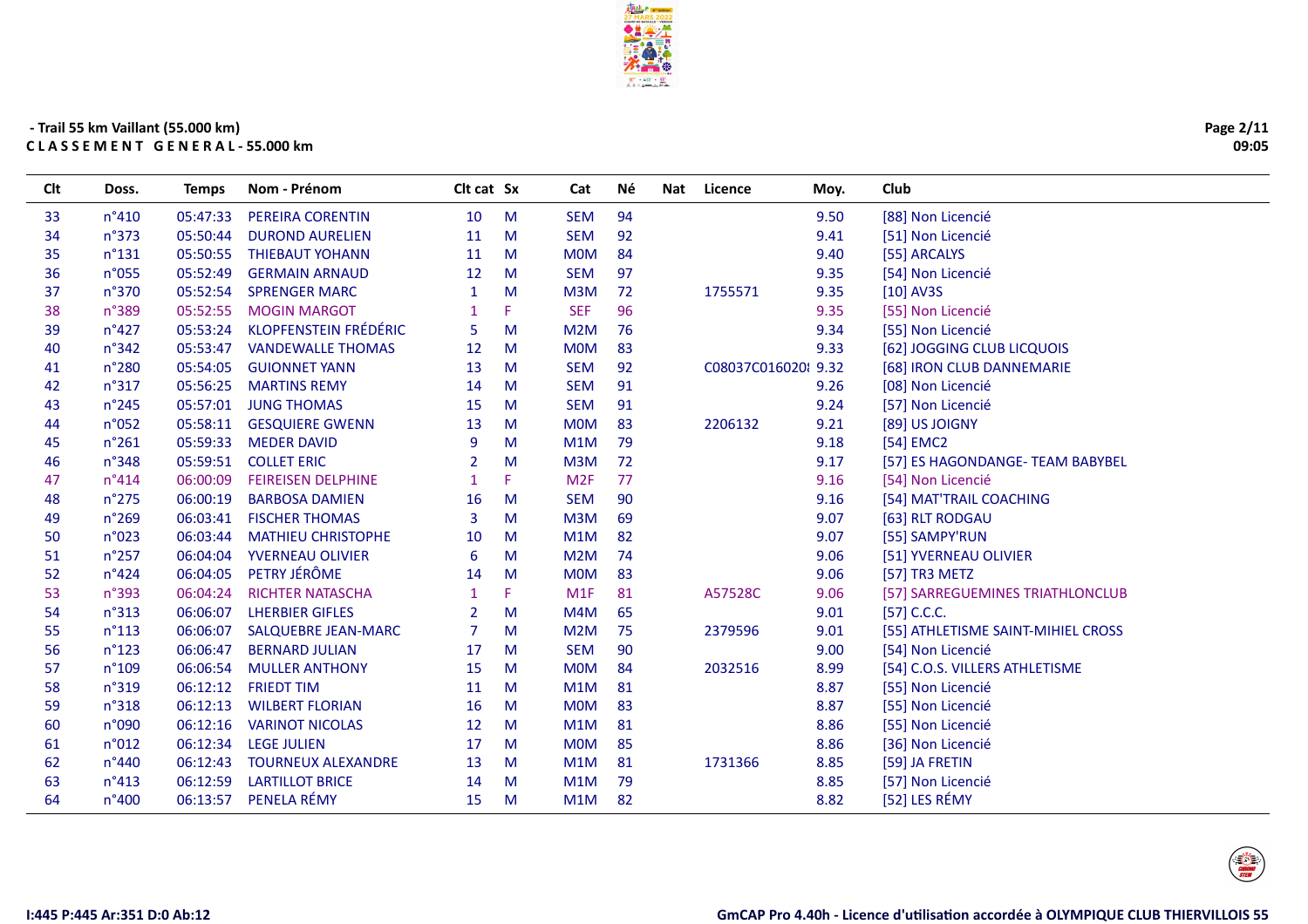

| Page 3/11 |       |
|-----------|-------|
|           | 09:05 |

| <b>CIt</b> | Doss.           | Temps    | Nom - Prénom               | <b>CIt cat Sx</b> |   | Cat             | <b>Nè</b> | Nat Licence        | Moy. | Club                                    |
|------------|-----------------|----------|----------------------------|-------------------|---|-----------------|-----------|--------------------|------|-----------------------------------------|
| 65         | $n^{\circ}443$  | 06:14:07 | <b>DUWATTEZ SÉBASTIEN</b>  | 16                | M | M1M             | 79        |                    | 8.82 | [62] TEAM TRAIL LENSOISE                |
| 66         | $n^{\circ}430$  | 06:15:30 | <b>COLLOT LAETITIA</b>     | $\overline{2}$    | F | M1F             | 82        |                    | 8.79 | [88] Non Licencié                       |
| 67         | $n^{\circ}$ 239 | 06:15:49 | <b>FAUCHEUX ALIX</b>       | 8                 | м | M2M             | 77        | 2411328            | 8.78 | [10] ATHLETIC VILLACERF TROIS SEINE*    |
| 68         | $n^{\circ}$ 158 | 06:16:22 | <b>GUILLOCHAIN OLIVIER</b> | 9                 | M | M2M             | 75        |                    | 8.77 | [51] ÉPERNAY TRIATHLON                  |
| 69         | $n^{\circ}401$  | 06:16:41 | <b>THIRIET FABIEN</b>      | 18                | M | <b>MOM</b>      | 83        | 1884354            | 8.76 | [54] S/L CA DE CHAMPIGNEULLES           |
| 70         | n°307           | 06:17:04 | <b>DOMMERC PAUL</b>        | 18                | M | <b>SEM</b>      | 95        |                    | 8.75 | [54] Non Licencié                       |
| 71         | $n^{\circ}255$  | 06:17:27 | <b>ROBERT JULIEN</b>       | 19                | M | <b>MOM</b>      | 83        |                    | 8.74 | [57] Non Licencié                       |
| 72         | n°044           | 06:18:08 | <b>MICHELET VINCENT</b>    | 10                | M | M2M             | 74        |                    | 8.73 | [44] SE SOUVENIR DANS L'EFFORT          |
| 73         | n°238           | 06:19:43 | <b>DINH DAVID</b>          | 20                | M | <b>MOM</b>      | 84        | 0161413MS4FRA 8.69 |      | [54] TRICAT                             |
| 74         | $n^{\circ}181$  | 06:19:59 | <b>GENET CAROLE</b>        | 2                 | F | M <sub>2F</sub> | 73        | 1558200            | 8.68 | [51] JC EPERNAY                         |
| 75         | n°279           | 06:20:36 | <b>FRERE JOHNNY</b>        | 19                | M | <b>SEM</b>      | 90        |                    | 8.67 | [67] Non Licencié                       |
| 76         | n°056           | 06:20:38 | <b>BANCEL PHILIPPE</b>     | 3                 | M | M4M             | 66        |                    | 8.67 | [55] Non Licencié                       |
| 77         | n°359           | 06:20:57 | <b>BERNIER ANTHONY</b>     | 21                | M | <b>MOM</b>      | 85        |                    | 8.66 | [51] DUC ARMY                           |
| 78         | n°003           | 06:21:29 | <b>BIANCONI JEAN-LUC</b>   | 11                | M | M2M             | 73        |                    | 8.65 | [89] Non Licencié                       |
| 79         | $n^{\circ}392$  | 06:23:29 | <b>LASNIER NICOLAS</b>     | 17                | M | M1M             | 80        |                    | 8.61 | [54] MP TRAIL / CLUBINRUN               |
| 80         | $n^{\circ}224$  | 06:23:57 | <b>URBAIN THIBAUD</b>      | 22                | M | <b>MOM</b>      | 86        |                    | 8.60 | [55] TEAM VEOLIA                        |
| 81         | $n^{\circ}362$  | 06:24:06 | <b>FERRY FRANCK</b>        | 12                | M | M2M             | 75        |                    | 8.59 | [57] TEAM NOVÉANT TRAIL                 |
| 82         | n°438           | 06:24:09 | <b>MARTIN DAVID</b>        | 18                | М | M1M             | 80        |                    | 8.59 | [55] Non Licencié                       |
| 83         | $n^{\circ}423$  | 06:24:12 | PETITPAS BRICE             | 23                | M | <b>MOM</b>      | 86        |                    | 8.59 | [51] Non Licencié                       |
| 84         | $n^{\circ}129$  | 06:24:15 | <b>PIASTA FLAVIE</b>       | $\mathbf{1}$      | F | <b>MOF</b>      | 85        | 1956410            | 8.59 | [55] GA COMMERCY                        |
| 85         | n°022           | 06:24:31 | VÉROVE SIMON               | 20                | M | <b>SEM</b>      | 93        |                    | 8.58 | [92] Non Licencié                       |
| 86         | $n^{\circ}$ 229 | 06:24:32 | <b>DURAND SEBASTIEN</b>    | 13                | M | M2M             | 74        |                    | 8.58 | [76] Non Licencié                       |
| 87         | $n^{\circ}191$  | 06:24:50 | <b>GAUTHIER MARC</b>       | 19                | м | M1M             | 78        |                    | 8.58 | $[10]$ JCD                              |
| 88         | $n^{\circ}101$  | 06:26:35 | <b>BARREAU JEAN PAUL</b>   | 20                | M | M1M             | 79        |                    | 8.54 | [58] TEAM PAULO'S PIZZAS                |
| 89         | n°240           | 06:26:35 | <b>MEYER JÉRÔME</b>        | 4                 | M | M4M             | 67        | 725872             | 8.54 | [55] S/L OLYMPIQUE CLUB THIERVILLOIS 55 |
| 90         | n°338           | 06:27:14 | <b>TAILLANDIER ARNAUD</b>  | $\overline{4}$    | M | M3M             | 71        |                    | 8.52 | [10] Non Licencié                       |
| 91         | n°357           | 06:27:43 | <b>DONATÉ XAVIER</b>       | 14                | М | M2M             | 75        |                    | 8.51 | [57] Non Licencié                       |
| 92         | $n^{\circ}168$  | 06:28:39 | DI BARTOLO JÉRÉMY          | 24                | М | <b>MOM</b>      | 83        |                    | 8.49 | [57] Non Licencié                       |
| 93         | n°080           | 06:28:44 | <b>ASSELIN THÉOTIME</b>    | 21                | M | <b>SEM</b>      | 98        |                    | 8.49 | [86] ENSMA                              |
| 94         | $n^{\circ}425$  | 06:29:10 | <b>VAL JORDAN</b>          | 22                | M | <b>SEM</b>      | 94        |                    | 8.48 | [57] METZ FRÉQUENCE TRAIL               |
| 95         | $n^{\circ}$ 196 | 06:29:44 | <b>APPLINCOURT BRICE</b>   | 21                | M | M1M             | 81        |                    | 8.47 | [59] DK TRAIL                           |
| 96         | n°194           | 06:29:59 | <b>CASTEL CHRISTOPHE</b>   | 15                | M | M2M             | 75        |                    | 8.46 | [80] LRDT                               |
|            |                 |          |                            |                   |   |                 |           |                    |      |                                         |

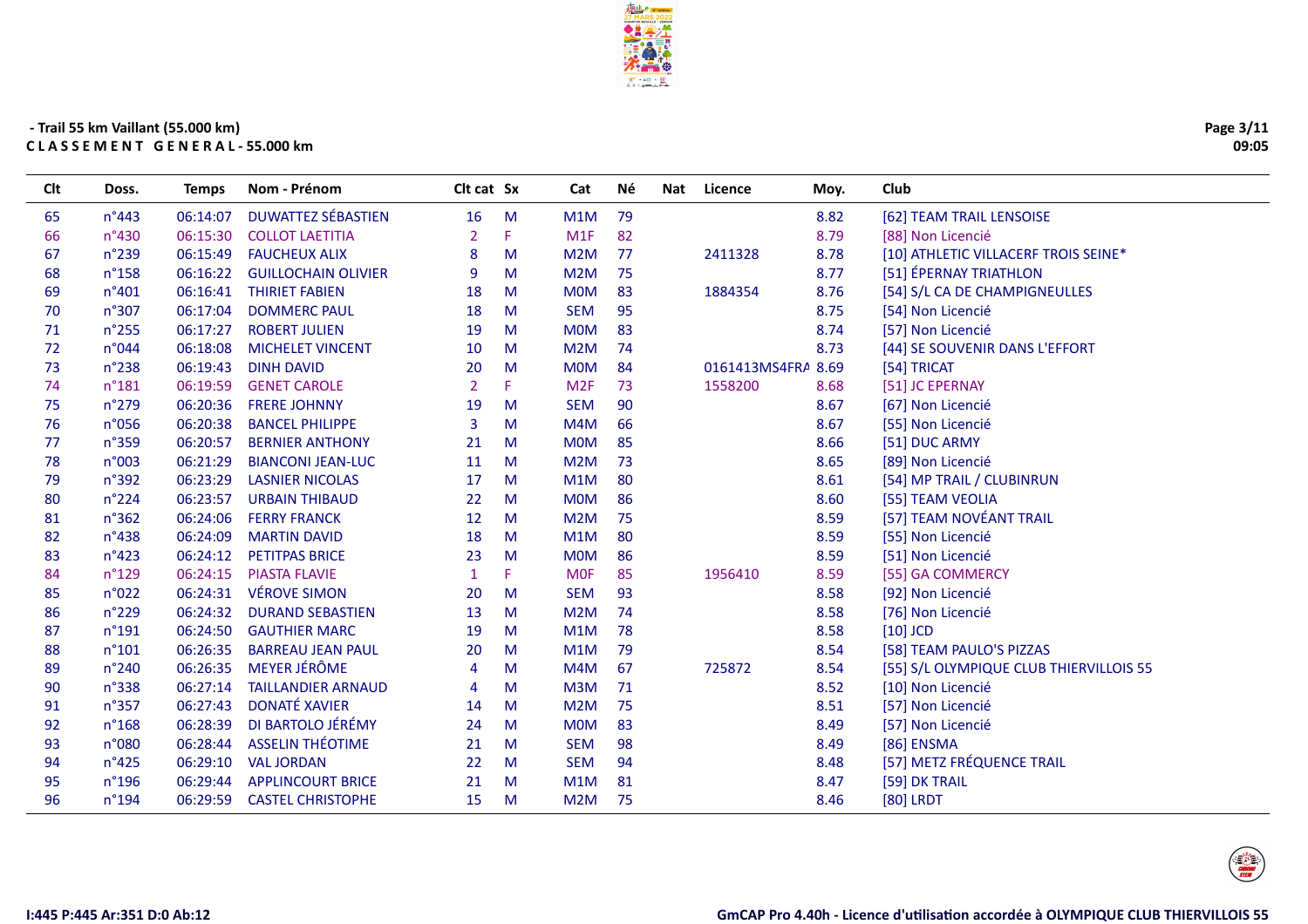

| Clt | Doss.           | <b>Temps</b> | Nom - Prénom                | Clt cat Sx     |    | Cat             | Νé | Nat | Licence   | Moy. | Club                                  |
|-----|-----------------|--------------|-----------------------------|----------------|----|-----------------|----|-----|-----------|------|---------------------------------------|
| 97  | $n^{\circ}383$  | 06:30:59     | <b>REGNAUT SEBASTIEN</b>    | 22             | M  | M1M             | 81 |     | 1950212   | 8.44 | [51] JOGGING CLUB EPERNAY             |
| 98  | n°330           | 06:31:05     | <b>ANDRE PIERRE</b>         | 5              | M  | M3M             | 71 |     |           | 8.44 | [67] Non Licencié                     |
| 99  | n°312           | 06:31:06     | MOUSSEAUX/REB ANDRÉE        | 1              | F. | M <sub>3F</sub> | 72 |     |           | 8.44 | [55] Non Licencié                     |
| 100 | $n^{\circ}$ 142 | 06:31:19     | <b>GENOU CHRISTOPHE</b>     | 6              | M  | M3M             | 69 |     |           | 8.43 | [60] GENOU CHRISTOPHE                 |
| 101 | $n^{\circ}188$  | 06:31:40     | <b>WATTELET FLORIAN</b>     | 16             | M  | M2M             | 77 |     |           | 8.43 | [54] Non Licencié                     |
| 102 | n°060           | 06:31:41     | <b>RANGEARD OLIVIER</b>     | 17             | M  | M2M             | 75 |     | T304916-B | 8.43 | [54] OLIV                             |
| 103 | $n^{\circ}$ 137 | 06:33:18     | <b>ANDERBOURG GUILLAUME</b> | 18             | M  | M2M             | 74 |     |           | 8.39 | [55] SEIGNEULLES FC                   |
| 104 | $n^{\circ}281$  | 06:33:19     | <b>SANCHEZ JEAN-MARIE</b>   | 19             | M  | M2M             | 73 |     |           | 8.39 | [55] Non Licencié                     |
| 105 | n°321           | 06:33:22     | <b>WOURMS DAVID</b>         | 25             | M  | <b>MOM</b>      | 87 |     |           | 8.39 | [54] Non Licencié                     |
| 106 | $n^{\circ}162$  | 06:33:41     | <b>LELORRAIN FLORENT</b>    | 23             | M  | M1M             | 78 |     |           | 8.38 | [25] Non Licencié                     |
| 107 | n°409           | 06:33:48     | <b>NICOLLE LOUIS</b>        | 26             | M  | <b>MOM</b>      | 85 |     |           | 8.38 | [88] Non Licencié                     |
| 108 | n°396           | 06:33:49     | <b>PRUDENT JULIEN</b>       | 23             | M  | <b>SEM</b>      | 90 |     | A21946C   | 8.38 | [91] TRIATHLON CLUB CARCASSONNAIS     |
| 109 | n°346           | 06:33:52     | <b>LEFFONDRE ANTOINE</b>    | 24             | M  | M1M             | 82 |     |           | 8.38 | [L-] Non Licencié                     |
| 110 | n°343           | 06:34:00     | <b>DUBERGEY JULIEN</b>      | $\overline{7}$ | M  | M3M             | 71 |     | 1757621   | 8.38 | [75] LES MOUSTIQUES                   |
| 111 | n°412           | 06:34:51     | <b>SCHAAL THIBAULT</b>      | 25             | M  | M1M             | 81 |     |           | 8.36 | [54] Non Licencié                     |
| 112 | n°314           | 06:35:05     | RICHARD ALEXANDRE           | 24             | M  | <b>SEM</b>      | 91 |     |           | 8.35 | [55] SPA37                            |
| 113 | $n^{\circ}241$  | 06:35:39     | <b>DELEDICQ LAURENT</b>     | 8              | M  | M3M             | 70 |     | 2085991   | 8.34 | [51] ERRANCE REIMS EUROPE CLUB        |
| 114 | n°351           | 06:36:01     | <b>KIEKEN DAVID</b>         | 20             | M  | M2M             | 73 |     |           | 8.33 | [52] EB TRAIL 52                      |
| 115 | $n^{\circ}163$  | 06:36:24     | <b>LANGLOIS PHILIPPE</b>    | 9              | M  | M3M             | 70 |     |           | 8.33 | [55] AS HUTIN                         |
| 116 | $n^{\circ}372$  | 06:36:26     | RAMOS BARRANCO JOSE RAFAI   | 27             | M  | <b>MOM</b>      | 85 |     | 2103819   | 8.32 | [77] COURIR CESSON - VERT SAINT-DENIS |
| 117 | n°369           | 06:36:26     | <b>MILLET JOËL</b>          | 10             | M  | M3M             | 68 |     |           | 8.32 | [55] AS DUGNY                         |
| 118 | n°050           | 06:37:07     | <b>MARTIN DAVID</b>         | 21             | M  | M2M             | 75 |     | 1967993   | 8.31 | [08] CHARLEVILLE MEZIERES ATHLETISME* |
| 119 | $n^{\circ}422$  | 06:39:20     | <b>TEINTURIER MICHAEL</b>   | 28             | M  | <b>MOM</b>      | 87 |     | 2170153   | 8.26 | [52] S/L AS BOLOGNE                   |
| 120 | n°402           | 06:39:31     | <b>DA SILVA THOMAS</b>      | 25             | M  | <b>SEM</b>      | 88 |     |           | 8.26 | [51] Non Licencié                     |
| 121 | n°334           | 06:39:34     | <b>BOUILLEAUX SÉBASTIEN</b> | 29             | M  | <b>MOM</b>      | 83 |     |           | 8.26 | [55] Non Licencié                     |
| 122 | n°301           | 06:39:34     | <b>REMY NICOLAS</b>         | 22             | M  | M2M             | 77 |     | 1303261   | 8.26 | [08] VOUZIERS OXYGENE                 |
| 123 | $n^{\circ}287$  | 06:40:39     | <b>POGER PIERRE-ALBAN</b>   | 26             | M  | <b>SEM</b>      | 88 |     |           | 8.24 | [78] Non Licencié                     |
| 124 | $n^{\circ}$ 126 | 06:41:01     | <b>GANNARD JÉRÔME</b>       | 23             | M  | M2M             | 75 |     |           | 8.23 | [62] TEAM TRAIL LENSOISE              |
| 125 | n°002           | 06:41:14     | SEMBILLE FRÉDÉRIC           | 26             | M  | M1M             | 79 |     |           | 8.22 | [40] Non Licencié                     |
| 126 | $n^{\circ}121$  | 06:41:40     | DE ARAUJO SILVESTRA         | 1              | F. | M <sub>6F</sub> | 57 |     | 680033    | 8.22 | [77] COURIR CESSON - VERT SAINT-DENIS |
| 127 | n°306           | 06:42:38     | <b>VANDUREN SÉBASTIEN</b>   | 30             | M  | <b>MOM</b>      | 86 |     |           | 8.20 | [55] EMC2                             |
| 128 | $n^{\circ}266$  | 06:43:27     | <b>CHEFGROS MICHEL</b>      | 27             | M  | M1M             | 80 |     |           | 8.18 | [57] Non Licencié                     |
|     |                 |              |                             |                |    |                 |    |     |           |      |                                       |



Page 4/11

09:05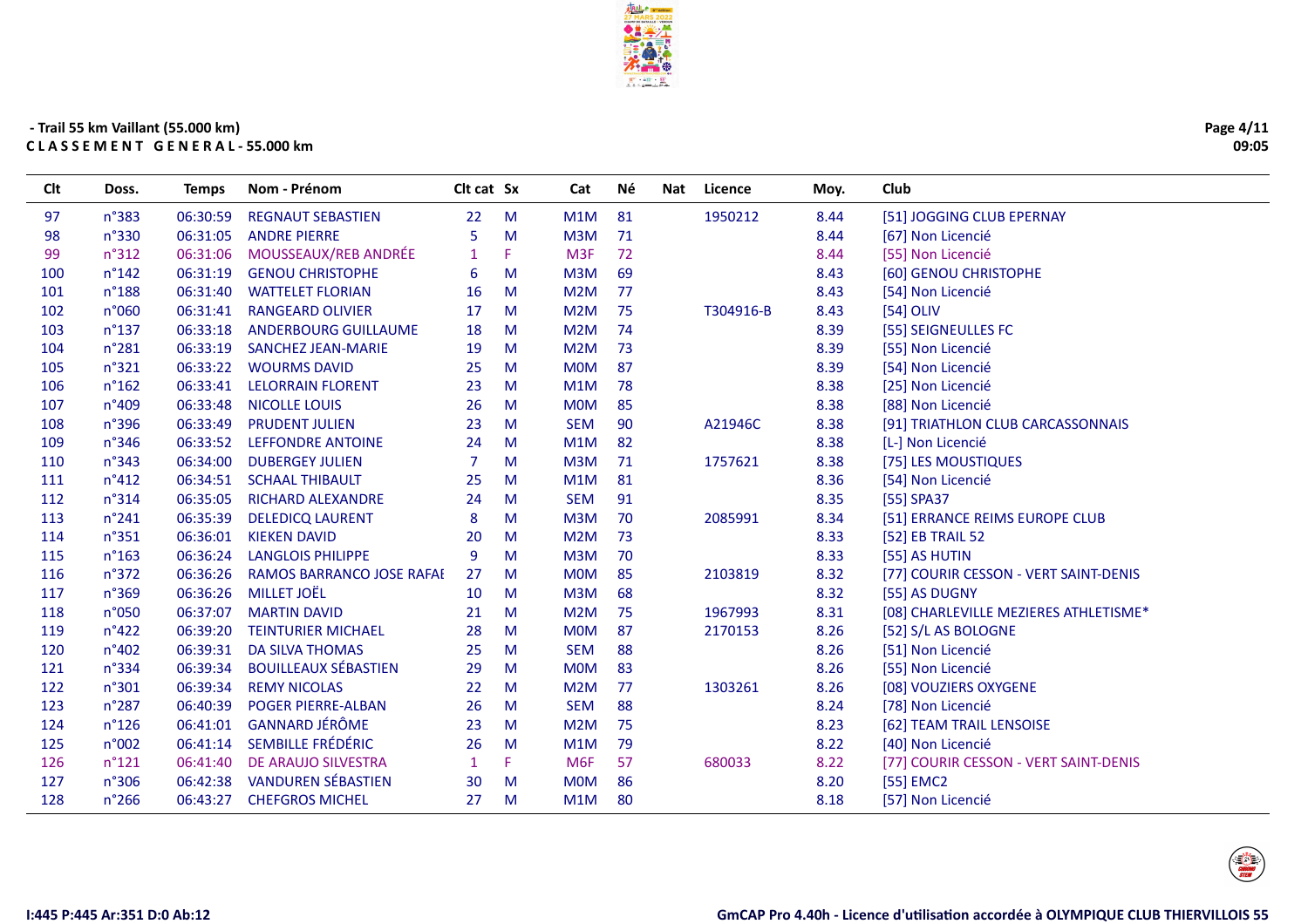

| Page 5/11 |
|-----------|
| 09:05     |

| Clt | Doss.           | <b>Temps</b> | Nom - Prénom                 | Clt cat Sx     |    | Cat              | Νé |           | Nat Licence | Moy. | Club                                                        |
|-----|-----------------|--------------|------------------------------|----------------|----|------------------|----|-----------|-------------|------|-------------------------------------------------------------|
| 129 | $n^{\circ}290$  | 06:45:17     | PEREIRA JOSE                 | 24             | M  | M2M              | 75 |           |             | 8.14 | [08] Non Licencié                                           |
| 130 | n°048           | 06:45:17     | <b>GARAND JÉRÉMY</b>         | 28             | M  | M1M              | 81 |           |             | 8.14 | [55] Non Licencié                                           |
| 131 | n°020           | 06:45:42     | <b>WATELET FABRICE</b>       | 29             | M  | M1M              | 78 |           |             | 8.13 | [54] Non Licencié                                           |
| 132 | n°013           | 06:46:37     | LE NGOC-DUY-VU               | 30             | M  | M1M              | 80 |           |             | 8.12 | [54] RUN RUN PONT-À-MOUSSON                                 |
| 133 | $n^{\circ}172$  | 06:46:37     | <b>WEBER FABRICE</b>         | 25             | M  | M <sub>2</sub> M | 77 |           |             | 8.12 | [57] Non Licencié                                           |
| 134 | $n^{\circ}170$  | 06:46:38     | LINET JÉRÔME                 | 31             | M  | M1M              | 81 |           |             | 8.12 | [57] Non Licencié                                           |
| 135 | $n^{\circ}$ 199 | 06:46:44     | <b>GERMAIN FRANCK</b>        | 11             | M  | M3M              | 68 |           |             | 8.11 | [55] AEL FAINS VEEL                                         |
| 136 | $n^{\circ}$ 246 | 06:46:47     | <b>GRESSET GRÉGORY</b>       | 32             | M  | M1M              | 78 |           |             | 8.11 | [57] Non Licencié                                           |
| 137 | $n^{\circ}226$  | 06:47:15     | <b>NICOLAS QUENTIN</b>       | 31             | M  | <b>MOM</b>       | 87 |           |             | 8.10 | [55] Non Licencié                                           |
| 138 | n°053           | 06:47:23     | <b>COQUIN MATHIEU</b>        | 27             | M  | <b>SEM</b>       | 91 |           | 2236585     | 8.10 | [10] ATHLETIC VILLACERF DES TROIS SEINE ARCISIENNE          |
| 139 | n°434           | 06:47:40     | <b>LAURENT PASCAL</b>        | 26             | M  | M <sub>2</sub> M | 73 |           |             | 8.10 | [88] RUNNING CLUB CHÂTENOIS                                 |
| 140 | n°201           | 06:48:03     | <b>BONNICI BLANDINE</b>      | $\mathbf{1}$   | F. | M4F              | 63 |           |             | 8.09 | [80] Non Licencié                                           |
| 141 | $n^{\circ}429$  | 06:48:05     | <b>JACQUEMIN JEAN-MICHEL</b> | 27             | M  | M <sub>2</sub> M | 73 |           |             | 8.09 | [54] Non Licencié                                           |
| 142 | $n^{\circ}417$  | 06:48:44     | <b>ZMIHI HACENNE</b>         | 5              | M  | M4M              | 67 |           |             | 8.07 | [57] ZMIHI HACENNE                                          |
| 143 | $n^{\circ}$ 147 | 06:48:47     | <b>WATRIN SÉBASTIEN</b>      | 28             | M  | <b>SEM</b>       | 93 |           |             | 8.07 | [25] Non Licencié                                           |
| 144 | $n^{\circ}102$  | 06:48:48     | <b>GUITTON FABIEN</b>        | 33             | M  | M1M              | 82 |           | B42433      | 8.07 | [55] VERDUN MEUSE TRIATHLON                                 |
| 145 | $n^{\circ}419$  | 06:48:56     | <b>HACHIN FREDERIC</b>       | 34             | M  | M1M              | 80 |           |             | 8.07 | [51] Non Licencié                                           |
| 146 | $n^{\circ}$ 183 | 06:49:18     | <b>SCHOLLER PASCAL</b>       | 28             | M  | M <sub>2</sub> M | 73 |           |             | 8.06 | [67] VOSGIRUNNERS                                           |
| 147 | n°355           | 06:49:35     | <b>HUMBERT FABIEN</b>        | 35             | M  | M1M              | 81 |           |             | 8.06 | [54] Non Licencié                                           |
| 148 | $n^{\circ}$ 156 | 06:49:50     | <b>DENIS CHRISTOPHE</b>      | 36             | M  | M1M              | 81 |           |             | 8.05 | [55] VÉL COM CHÉE NOUS                                      |
| 149 | n°032           | 06:50:21     | <b>DEL DAVID</b>             | 29             | M  | M <sub>2</sub> M | 77 |           |             | 8.04 | [55] LES P'TITS FILOU DE CARO                               |
| 150 | $n^{\circ}173$  | 06:50:26     | <b>ALGISI JULIEN</b>         | 37             | M  | M1M              | 82 |           | 2178767     | 8.04 | [54] ASSOCIATION DES COUREURS DE GONDREVILLE ET VILLEY SAIN |
| 151 | $n^{\circ}$ 151 | 06:50:55     | DUFRESNE LOÏC                | 30             | M  | M <sub>2</sub> M | 75 |           |             | 8.03 | [57] COLLECTIF RUN FORBACH                                  |
| 152 | $n^{\circ}$ 189 | 06:51:04     | <b>VION ROMAIN</b>           | 38             | M  | M1M              | 82 |           |             | 8.03 | $[59]$ USLJ                                                 |
| 153 | $n^{\circ}$ 197 | 06:52:34     | <b>VIZZARRI LINA</b>         | $\overline{3}$ | F. | M2F              | 73 |           | 1970827     | 8.00 | [68] S/L ATHLETIC COLMAR LIBERTE TRIATHLON                  |
| 154 | $n^{\circ}270$  | 06:52:34     | <b>NETO TERESA</b>           | $\overline{2}$ | F. | M <sub>3F</sub>  | 71 | $\bullet$ |             | 8.00 | [57] Non Licencié                                           |
| 155 | n°439           | 06:53:41     | <b>LACROIX ANDRÉ</b>         | 39             | M  | M1M              | 79 |           |             | 7.98 | [55] Non Licencié                                           |
| 156 | $n^{\circ}$ 134 | 06:54:04     | <b>POZZI FLORIAN</b>         | 40             | M  | M1M              | 81 |           |             | 7.97 | [55] TAMALOU BARROIS TRAIL (TBT)                            |
| 157 | $n^{\circ}$ 133 | 06:54:05     | <b>FORTERRE SÉBASTIEN</b>    | 31             | M  | M <sub>2</sub> M | 76 |           |             | 7.97 | [55] SEIGNEULLES FC                                         |
| 158 | $n^{\circ}169$  | 06:54:21     | <b>DEBRECENI THOMAS</b>      | 29             | M  | <b>SEM</b>       | 88 |           | 2173202     | 7.96 | [51] JOGGING CLUB EPERNAY                                   |
| 159 | n°289           | 06:55:06     | <b>SCHAAF ERIC</b>           | 6              | M  | M4M              | 67 |           |             | 7.95 | [57] Non Licencié                                           |
| 160 | n°298           | 06:55:06     | <b>PARISOT FLORIAN</b>       | 32             | M  | <b>MOM</b>       | 83 |           |             | 7.95 | [21] Non Licencié                                           |

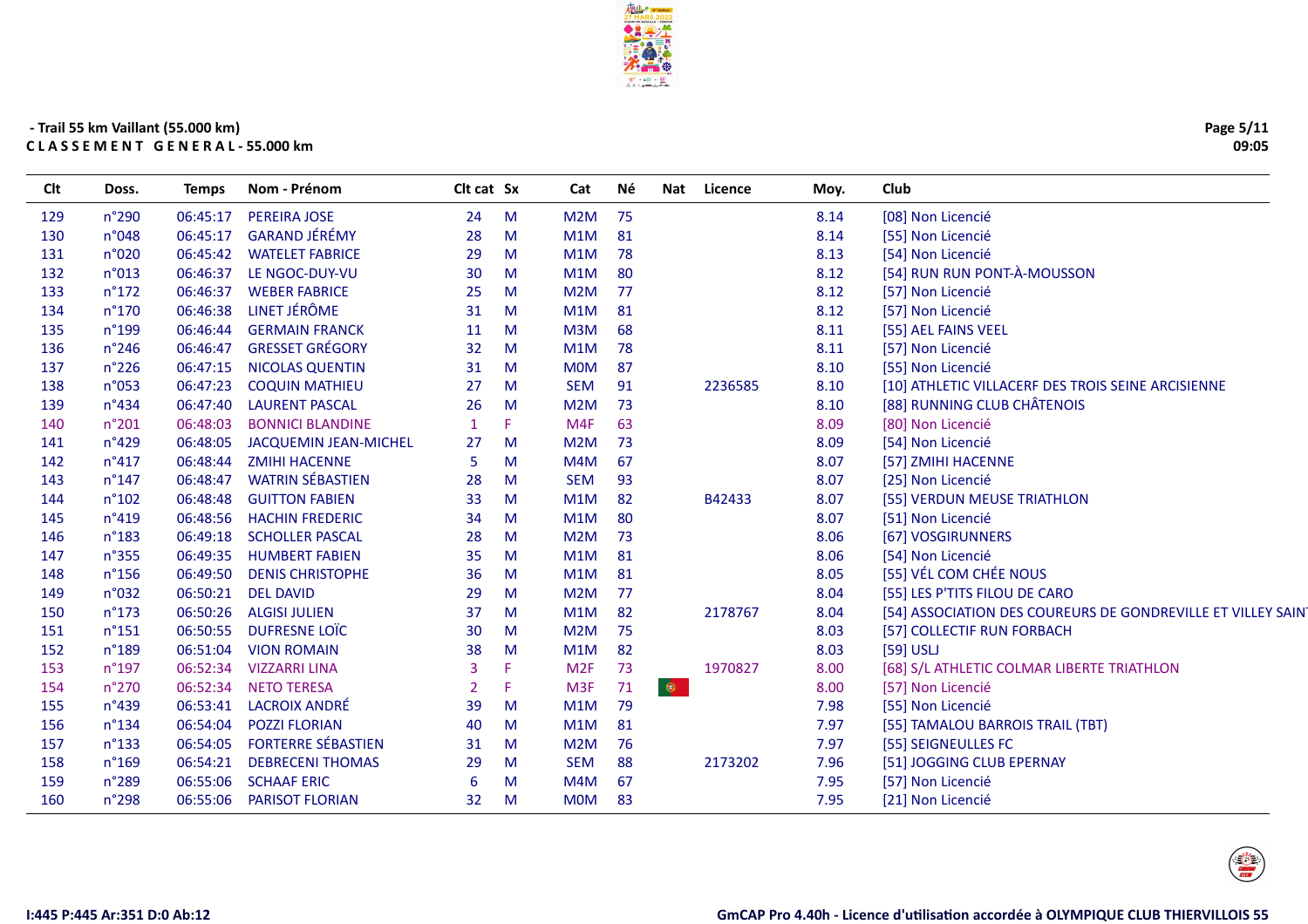

| Page 6/11 |       |
|-----------|-------|
|           | 09:05 |

| Clt | Doss.           | <b>Temps</b> | Nom - Prénom                 | Clt cat Sx     |   | Cat              | Νé | Nat               | Licence | Moy. | Club                                            |
|-----|-----------------|--------------|------------------------------|----------------|---|------------------|----|-------------------|---------|------|-------------------------------------------------|
| 161 | $n^{\circ}119$  | 06:55:10     | <b>BIGET PEGGY</b>           | 3              | F | M1F              | 82 |                   |         | 7.95 | [10] TEAM 974                                   |
| 162 | n°282           | 06:55:27     | <b>MARTIN MAXIME</b>         | 30             | M | <b>SEM</b>       | 90 |                   |         | 7.94 | [92] Non Licencié                               |
| 163 | n°072           | 06:55:33     | <b>MANESCHI STÉPHANIE</b>    | $\overline{2}$ | F | <b>SEF</b>       | 89 |                   |         | 7.94 | [51] Non Licencié                               |
| 164 | $n^{\circ}112$  | 06:57:56     | <b>HACQUART PATRICK</b>      | 12             | M | M <sub>3</sub> M | 70 |                   | 1968545 | 7.90 | [51] TEAM TRAIL CHALONS EN CHAMPAGNE            |
| 165 | n°326           | 06:58:00     | <b>CANO DIDIER</b>           | 41             | M | M1M              | 79 |                   |         | 7.89 | [45] Non Licencié                               |
| 166 | $n^{\circ}339$  | 06:58:06     | <b>HUBAUX FANNY</b>          | 4              | F | M <sub>2F</sub>  | 77 | H                 |         | 7.89 | [67] Non Licencié                               |
| 167 | $n^{\circ}353$  | 06:58:08     | <b>DUPONT PATRICK</b>        | 13             | M | M <sub>3</sub> M | 71 | <b>The Second</b> |         | 7.89 | [55] Non Licencié                               |
| 168 | n°047           |              | 06:58:51 LAFFILLÉ DAMIEN     | 32             | M | M2M              | 74 |                   |         | 7.88 | [10] Non Licencié                               |
| 169 | $n^{\circ}250$  | 06:58:56     | <b>DELAGNEAU ADRIEN</b>      | 31             | M | <b>SEM</b>       | 89 |                   |         | 7.88 | $[10]$ JCD                                      |
| 170 | $n^{\circ}404$  | 06:59:23     | <b>VERT GUILLAUME</b>        | 42             | M | M1M              | 81 |                   |         | 7.87 | [57] Non Licencié                               |
| 171 | $n^{\circ}117$  | 06:59:26     | <b>NICOLAS DAVID</b>         | 33             | M | M2M              | 77 |                   |         | 7.87 | [45] CHECY RUNNING 45                           |
| 172 | $n^{\circ}222$  | 07:00:19     | <b>OTT DAVID</b>             | 34             | M | M2M              | 73 |                   |         | 7.85 | [68] TEAM VEOLIA                                |
| 173 | $n^{\circ}141$  | 07:00:26     | <b>FURGAUT JEAN BAPTISTE</b> | 43             | M | M1M              | 82 |                   |         | 7.85 | [55] TAMALOU BARROIS TRAIL                      |
| 174 | n°418           | 07:00:40     | <b>DOCOCHE STÉPHANE</b>      | 14             | M | M3M              | 72 |                   |         | 7.84 | [02] Non Licencié                               |
| 175 | $n^{\circ}166$  | 07:01:00     | <b>MAQUART GUILLAUME</b>     | 44             | M | M1M              | 80 |                   |         | 7.84 | [55] Non Licencié                               |
| 176 | n°087           | 07:02:15     | <b>GOEURY CHARLES HENRI</b>  | 33             | M | <b>MOM</b>       | 86 |                   |         | 7.82 | [62] Non Licencié                               |
| 177 | n°354           | 07:02:54     | LEPERE CHRISTOPHE            | 7              | M | M4M              | 67 |                   |         | 7.80 | [59] DK TRAIL                                   |
| 178 | $n^{\circ}$ 135 | 07:04:49     | DE LA VIEUVILLE MARKUS       | 45             | M | M1M              | 80 |                   |         | 7.77 | [18] XSPORT MARZY                               |
| 179 | n°385           | 07:05:27     | JUDE JEAN-BENOÎT             | 32             | M | <b>SEM</b>       | 89 |                   |         | 7.76 | [57] Non Licencié                               |
| 180 | n°230           | 07:06:04     | <b>GUILBAUD NICOLAS</b>      | 34             | M | <b>MOM</b>       | 84 |                   |         | 7.75 | [80] Non Licencié                               |
| 181 | $n^{\circ}165$  | 07:06:26     | <b>JANKOWSKI NICOLAS</b>     | 35             | M | <b>MOM</b>       | 87 |                   |         | 7.74 | [60] Non Licencié                               |
| 182 | $n^{\circ}259$  | 07:06:33     | <b>CAILLET ELODIE</b>        | 4              | Е | M1F              | 80 |                   | 2085524 | 7.74 | [51] EFS REIMS A. *                             |
| 183 | n°258           | 07:06:34     | <b>HALLIER VINCENT</b>       | 46             | M | M <sub>1</sub> M | 79 |                   | 1965357 | 7.74 | [51] EFS REIMS A. *                             |
| 184 | n°200           |              | 07:06:52 MOGIN LAURENT       | 15             | M | M3M              | 69 |                   |         | 7.73 | [55] Non Licencié                               |
| 185 | n°391           | 07:06:55     | <b>BINDREIFF BRICE</b>       | 47             | M | M1M              | 81 |                   |         | 7.73 | [57] Non Licencié                               |
| 186 | $n^{\circ}405$  | 07:06:57     | <b>GILTAIRE STÉPHANE</b>     | 16             | M | M <sub>3</sub> M | 71 |                   |         | 7.73 | [08] Non Licencié                               |
| 187 | n°077           | 07:06:59     | <b>MORET FRANCK</b>          | 17             | M | M3M              | 71 |                   |         | 7.73 | [38] DANIEL                                     |
| 188 | n°010           | 07:08:20     | <b>HROVAT BENJAMIN</b>       | 36             | M | <b>MOM</b>       | 84 |                   | 2346154 | 7.70 | [57] ATHLE SPORTS SARREGUEMINES ARRONDISSEMENTS |
| 189 | n°386           | 07:09:06     | <b>KACZMAREK MATHIEU</b>     | 37             | M | <b>MOM</b>       | 84 |                   |         | 7.69 | [76] GLOBE TRAILEURS 76                         |
| 190 | n°203           | 07:09:47     | <b>WIRTZ NICOLAS</b>         | 38             | M | <b>MOM</b>       | 85 |                   |         | 7.68 | [57] Non Licencié                               |
| 191 | $n^{\circ}171$  | 07:09:49     | <b>DILLENSEGER ALEXANDRE</b> | 39             | M | <b>MOM</b>       | 83 |                   |         | 7.68 | [54] Non Licencié                               |
| 192 | n°204           | 07:09:50     | <b>MASSON NICOLAS</b>        | 40             | M | <b>MOM</b>       | 85 |                   |         | 7.68 | [57] Non Licencié                               |
|     |                 |              |                              |                |   |                  |    |                   |         |      |                                                 |

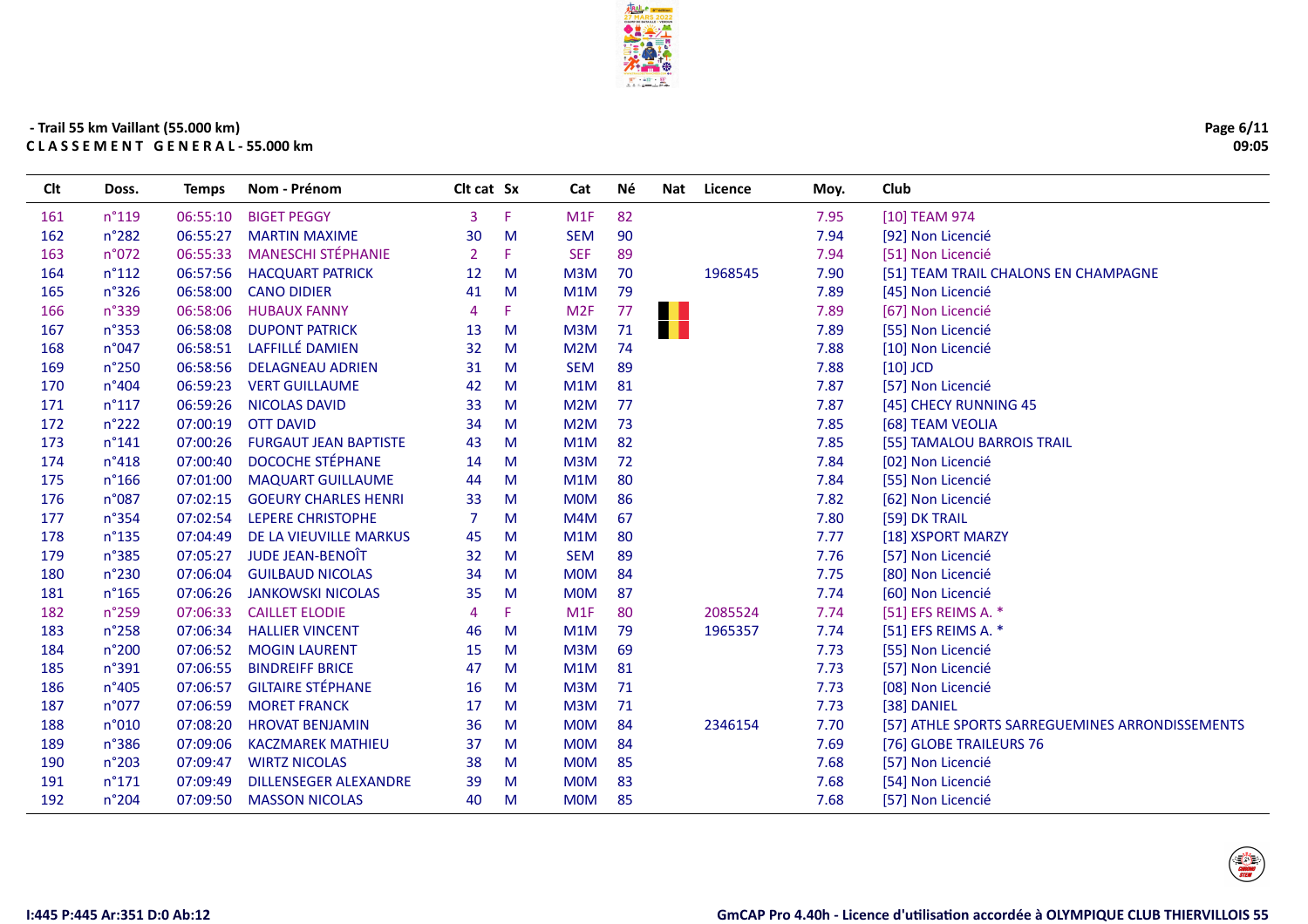

| Page 7/11 |
|-----------|
| 09:05     |

| Clt | Doss.           | <b>Temps</b> | Nom - Prénom              | Clt cat Sx     |    | Cat              | Νé | Licence<br>Nat | Moy. | Club                                       |
|-----|-----------------|--------------|---------------------------|----------------|----|------------------|----|----------------|------|--------------------------------------------|
| 193 | $n^{\circ}104$  | 07:12:42     | <b>BESSE THIERRY</b>      | 8              | M  | M4M              | 66 |                | 7.63 | [57] Non Licencié                          |
| 194 | $n^{\circ}$ 150 | 07:13:07     | <b>MONNE JÉRÔME</b>       | 48             | M  | M1M              | 81 |                | 7.62 | [88] TRIATHLON EPINAL CLUB                 |
| 195 | n°079           | 07:13:16     | <b>EL HAI FOUAD</b>       | 49             | M  | M1M              | 82 |                | 7.62 | [91] Non Licencié                          |
| 196 | $n^{\circ}105$  | 07:13:42     | ROLLAND JACOUB ALEXIS     | 35             | M  | M2M              | 76 |                | 7.61 | [78] Non Licencié                          |
| 197 | $n^{\circ}431$  | 07:13:57     | <b>LACROIX FABRICE</b>    | 41             | M  | <b>MOM</b>       | 87 |                | 7.60 | [45] Non Licencié                          |
| 198 | $n^{\circ}277$  | 07:15:19     | <b>REMARCK GUILLAUME</b>  | 42             | M  | <b>MOM</b>       | 85 |                | 7.58 | [57] Non Licencié                          |
| 199 | n°350           | 07:15:29     | <b>SERVIO ANTHONY</b>     | 43             | M  | <b>MOM</b>       | 84 | 2338985        | 7.58 | [02] ATHLETIC CLUB BUCY LES PIERREPONT     |
| 200 | n°349           | 07:15:31     | <b>COLOMBE SEBASTIEN</b>  | 50             | M  | M1M              | 79 | 1650295        | 7.58 | [02] ATHLETIC CLUB BUCY LES PIERREPONT     |
| 201 | n°325           | 07:16:10     | PERRIER-REPLEIN STEPHANE  | 18             | M  | M3M              | 71 | 1294034        | 7.57 | [42] CLUB ATHLETIQUE DU ROANNAIS*          |
| 202 | $n^{\circ}252$  | 07:17:27     | <b>EMEL FABIEN</b>        | 19             | M  | M3M              | 71 |                | 7.54 | [57] TEAM MALO                             |
| 203 | n°210           | 07:17:32     | <b>LIVET LAURENT</b>      | 9              | M  | M4M              | 67 | T315236        | 7.54 | [07] Non Licencié                          |
| 204 | $n^{\circ}272$  | 07:17:58     | <b>NOGUIER GUILLAUME</b>  | 36             | M  | M <sub>2</sub> M | 76 |                | 7.53 | [77] Non Licencié                          |
| 205 | n°360           | 07:18:29     | <b>THERON REMI</b>        | 44             | M  | <b>MOM</b>       | 83 | 1862419        | 7.53 | [80] US CAMON                              |
| 206 | n°228           | 07:18:30     | <b>MILLET SYLVAIN</b>     | 10             | M  | M4M              | 63 | 543277         | 7.53 | [60] CHAUMONT VEXIN THELLE ATHLETIQUE      |
| 207 | n°682           | 07:21:51     | <b>MEUNIER JEROME</b>     | 51             | M  | M1M              | 80 |                | 7.47 | [51] LUMITRAIL                             |
| 208 | $n^{\circ}$ 153 | 07:22:21     | <b>QUERRE BENJAMIN</b>    | 52             | M  | M1M              | 82 | <b>B80856C</b> | 7.46 | [10] CERCLE ATHLETIQUE BAR BAYEL TRIATHLON |
| 209 | n°100           | 07:23:01     | <b>RAGUENAUD TONY</b>     | 37             | M  | M2M              | 75 |                | 7.45 | [79] TONY ELEC SERVICE                     |
| 210 | $n^{\circ}347$  | 07:23:39     | <b>PHILIPPON SYLVAINE</b> | $\overline{2}$ | F. | <b>MOF</b>       | 86 |                | 7.44 | [54] Non Licencié                          |
| 211 | n°028           | 07:25:40     | <b>PIERRE FABIEN</b>      | 45             | M  | <b>MOM</b>       | 84 |                | 7.40 | [54] Non Licencié                          |
| 212 | n°198           | 07:25:59     | <b>BLAIRET SEBASTIEN</b>  | 20             | M  | M3M              | 68 |                | 7.40 | [80] Non Licencié                          |
| 213 | $n^{\circ}187$  |              | 07:26:02 GASPARD CÉDRIC   | 38             | M  | M2M              | 76 |                | 7.40 | [80] Non Licencié                          |
| 214 | $n^{\circ}286$  | 07:26:08     | <b>SUEUR STEPHANE</b>     | 21             | M  | M3M              | 71 |                | 7.40 | [80] Non Licencié                          |
| 215 | $n^{\circ}331$  | 07:26:49     | <b>RAUZY MAXIME</b>       | 46             | M  | <b>MOM</b>       | 87 | 2067540        | 7.39 | [57] S/L CA DE CHAMPIGNEULLES              |
| 216 | n°014           | 07:27:17     | <b>COUFFRANT JULIEN</b>   | 47             | M  | <b>MOM</b>       | 84 |                | 7.38 | [55] TEAMPICON55                           |
| 217 | $n^{\circ}$ 296 | 07:27:23     | <b>LESUEUR MAXIME</b>     | 53             | M  | M1M              | 81 |                | 7.38 | [55] TEAMPICON55 MARIN AMBRE               |
| 218 | n°202           | 07:28:01     | <b>LURION DIDIER</b>      | 1              | M  | M5M              | 62 |                | 7.37 | [57] TEAM NOVÉANT TRAIL                    |
| 219 | $n^{\circ}361$  | 07:28:04     | <b>REINSON NICOLAS</b>    | 54             | M  | M1M              | 81 |                | 7.37 | [57] Non Licencié                          |
| 220 | n°340           | 07:28:20     | <b>HABART JULIEN</b>      | 55             | M  | M1M              | 78 |                | 7.36 | [55] Non Licencié                          |
| 221 | $n^{\circ}106$  | 07:28:28     | <b>MARGERIE VIRGINIE</b>  | 5              | F. | M <sub>2F</sub>  | 73 | 1205446        | 7.36 | [77] COURIR CESSON - VERT SAINT-DENIS      |
| 222 | $n^{\circ}223$  | 07:29:54     | <b>RASPADO ANTHONY</b>    | 48             | M  | <b>MOM</b>       | 86 |                | 7.34 | [55] TEAM VEOLIA                           |
| 223 | $n^{\circ}219$  | 07:30:01     | <b>RUSE ANDREW</b>        | 33             | M  | <b>SEM</b>       | 88 | 2168635        | 7.33 | [55] S/L OLYMPIQUE CLUB THIERVILLOIS 55    |
| 224 | n°344           | 07:30:27     | <b>BALLAND CYRILLE</b>    | 22             | M  | M3M              | 72 |                | 7.33 | [57] MP TRAIL                              |
|     |                 |              |                           |                |    |                  |    |                |      |                                            |

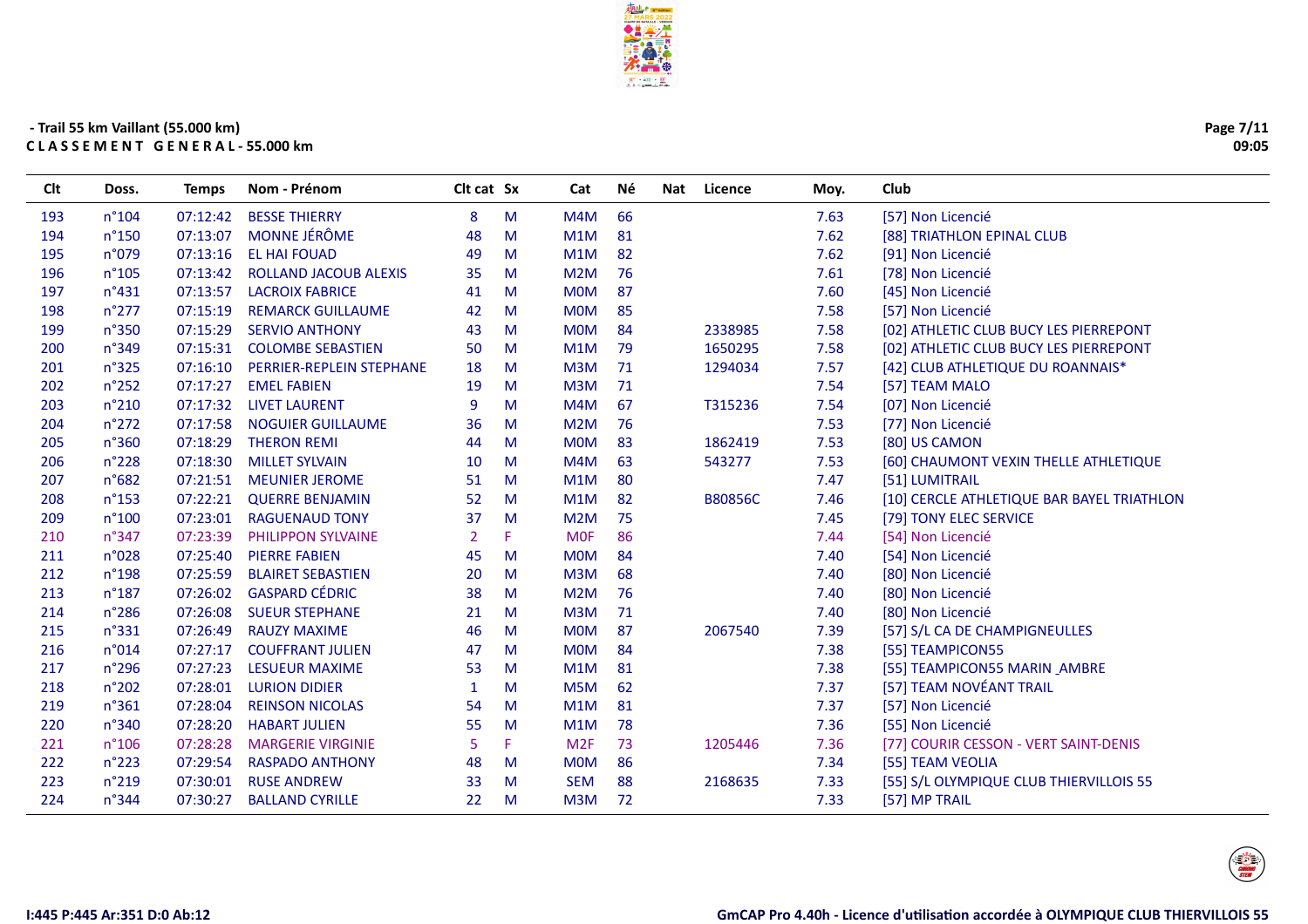

Cat

Né

Nat Licence

Moy.

Club

Clt cat Sx

#### - Trail 55 km Vaillant (55.000 km) CLASSEMENT GENERAL-55.000 km

Doss.

**Temps** 

Nom - Prénom

**Clt** 

| 225 | $n^{\circ}441$  | 07:32:56 | <b>RUSE CHRISTOPHER</b>          | 49             | M | <b>MOM</b>       | 84                | 2235747      | 7.29 | [55] S/L OLYMPIQUE CLUB THIERVILLOIS 55     |
|-----|-----------------|----------|----------------------------------|----------------|---|------------------|-------------------|--------------|------|---------------------------------------------|
| 226 | $n^{\circ}377$  | 07:33:08 | <b>PARADELLIS TERRY</b>          | 39             | M | M <sub>2</sub> M | <b>TERR</b><br>77 | 2210790      | 7.28 | [59] US VALENCIENNES ATHLETISME             |
| 227 | $n^{\circ}116$  | 07:34:02 | <b>FERRERE DOMINIQUE</b>         | 56             | M | M1M              | 79                | 2155652      | 7.27 | [12] S/L LUC PRIMAUBE ATHLETISME            |
| 228 | $n^{\circ}428$  | 07:34:08 | <b>COLLET-FENETRIER PHILIPPE</b> | 23             | M | M3M              | 70                |              | 7.27 | [54] Non Licencié                           |
| 229 | $n^{\circ}292$  | 07:35:46 | <b>GARNIER JUDICAEL</b>          | 40             | M | M2M              | 77                |              | 7.24 | [55] Non Licencié                           |
| 230 | $n^{\circ}$ 193 | 07:35:52 | <b>KUHN FREDERIC</b>             | 41             | M | M <sub>2</sub> M | 74                |              | 7.24 | [54] MP TRAIL 54                            |
| 231 | n°008           | 07:36:16 | <b>GRILHE SEVERINE</b>           | 6              | F | M <sub>2F</sub>  | 73                | 2331358      | 7.23 | [54] ASSOCIATION LUDREENNE TRAIL ET RUNNING |
| 232 | $n^{\circ}110$  | 07:38:39 | <b>ANCELIN FREDERIC</b>          | 42             | M | M <sub>2</sub> M | 74                |              | 7.20 | [55] Non Licencié                           |
| 233 | n°407           | 07:38:46 | <b>BRETON CHRISTOPHE</b>         | 11             | M | M4M              | 65                |              | 7.19 | [59] Non Licencié                           |
| 234 | $n^{\circ}231$  | 07:38:46 | <b>DEHAUDT AURÉLIEN</b>          | 57             | M | M1M              | 79                |              | 7.19 | [59] DEHAUDT AURÉLIEN                       |
| 235 | n°367           | 07:38:48 | <b>ROUSE ARNAUD</b>              | 43             | M | M <sub>2</sub> M | 76                |              | 7.19 | [02] Non Licencié                           |
| 236 | $n^{\circ}$ 435 | 07:38:48 | <b>CHAUFER MARTIN</b>            | 34             | M | <b>SEM</b>       | 97                |              | 7.19 | [55] Non Licencié                           |
| 237 | $n^{\circ}215$  | 07:39:36 | <b>PEIFFER FABRICE</b>           | 58             | M | M1M              | 82                | 1555227      | 7.18 | [57] FLORANGE OLYMPIC CLUB ATHLETISME*      |
| 238 | n°337           | 07:40:04 | <b>ROTHE ANDREAS</b>             | 59             | M | M1M              | 79                |              | 7.17 | [55] DIE WALDLÄUFER                         |
| 239 | n°049           | 07:40:10 | <b>MANSUY JEAN-LUC</b>           | 44             | M | M <sub>2</sub> M | 73                |              | 7.17 | [57] RUNNING TRAIL TERVILLOIS               |
| 240 | $n^{\circ}366$  | 07:40:13 | <b>PISU MICKAEL</b>              | 50             | M | <b>MOM</b>       | 87                |              | 7.17 | [57] Non Licencié                           |
| 241 | n°103           | 07:40:13 | <b>APPOLONUS DAVID</b>           | 45             | M | M <sub>2</sub> M | 74                |              | 7.17 | [92] Non Licencié                           |
| 242 | $n^{\circ}363$  | 07:40:16 | <b>BRUNELLO JULIEN</b>           | 51             | M | <b>MOM</b>       | 84                |              | 7.17 | [57] Non Licencié                           |
| 243 | n°015           | 07:41:19 | <b>SCHUSTER CATHERINE</b>        | 3              | F | <b>MOF</b>       | 83                |              | 7.15 | [57] SEP'UP                                 |
| 244 | n°025           | 07:42:16 | <b>BISSON ADRIEN</b>             | 52             | M | <b>MOM</b>       | 86                |              | 7.14 | [86] Non Licencié                           |
| 245 | $n^{\circ}$ 139 | 07:42:32 | <b>OLIVIER FREDERIC</b>          | 60             | M | M1M              | 81                | 2129497      | 7.13 | [52] S/L CO SAINT-DIZIER                    |
| 246 | n°069           | 07:42:59 | <b>BEAUCHET SYLVAIN</b>          | 61             | M | M1M              | 80                | 40487740     | 7.13 | [55] ASPTT VERDUN                           |
| 247 | $n^{\circ}322$  | 07:44:24 | LEFEVRE DAVID                    | 62             | M | M1M              | 78                |              | 7.11 | [77] DAVID LEFEVE                           |
| 248 | $n^{\circ}375$  | 07:46:01 | <b>CAMILLETTI ANNE SOPHIE</b>    | $\overline{4}$ | F | <b>MOF</b>       | 86                |              | 7.08 | [54] TEAM LOOSE                             |
| 249 | $n^{\circ}209$  | 07:47:04 | <b>LAHOUSSE LAURENT</b>          | 63             | M | M1M              | 78                | T314966      | 7.07 | [59] DK TRAIL                               |
| 250 | $n^{\circ}218$  | 07:47:09 | <b>DALLE-MOLLE GARY</b>          | 53             | M | <b>MOM</b>       | 86                |              | 7.06 | [57] Non Licencié                           |
| 251 | n°026           | 07:47:22 | <b>BOURDON VINCENT</b>           | 64             | M | M1M              | 81                |              | 7.06 | [60] Non Licencié                           |
| 252 | $n^{\circ}108$  | 07:47:39 | <b>KUBIAK VIRGINIE</b>           | 2              | F | M4F              | 67                | 1675534      | 7.06 | [36] EA ISSOUDUN                            |
| 253 | n°076           | 07:48:48 | <b>GUERIOT ADRIEN</b>            | 54             | M | <b>MOM</b>       | 87                | 088 96323851 | 7.04 | [88] FAMILY GUERIOT                         |
| 254 | n°291           | 07:49:31 | <b>MARTIN FABRICE</b>            | 12             | M | M4M              | 66                | 1853228      | 7.03 | [89] ASPTT AUXERRE                          |
| 255 | $n^{\circ}333$  | 07:51:03 | <b>LECOMTE NICOLAS</b>           | 65             | M | M1M              | 81                |              | 7.01 | [54] Non Licencié                           |
| 256 | $n^{\circ}$ 138 | 07:52:34 | PEDERIVA ALAIN                   | 24             | M | M3M              | 71                | 1739142      | 6.98 | [52] S/L CO SAINT-DIZIER                    |
|     |                 |          |                                  |                |   |                  |                   |              |      |                                             |

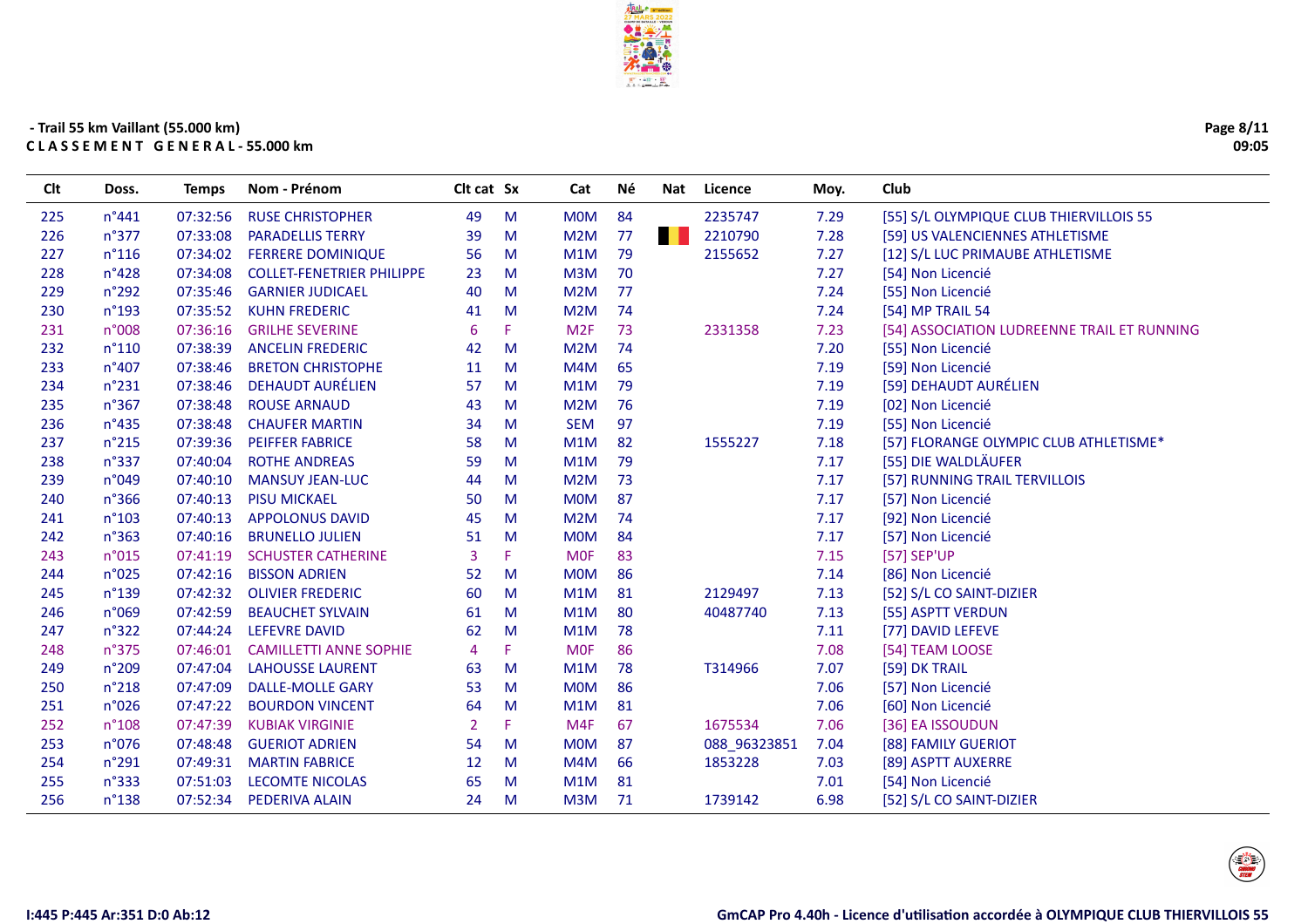

Cat

Né

Nat Licence

Moy.

Club

Clt cat Sx

#### - Trail 55 km Vaillant (55.000 km) CLASSEMENT GENERAL-55.000 km

Doss.

Temps Nom - Prénom

**Clt** 

| 257 | $n^{\circ}263$  | 07:53:19 | <b>MACHADO DA SILVA ANTHONY</b> | 35             | M  | <b>SEM</b> | 92 |          | 6.97 | [25] Non Licencié                     |
|-----|-----------------|----------|---------------------------------|----------------|----|------------|----|----------|------|---------------------------------------|
| 258 | $n^{\circ}262$  | 07:53:21 | <b>WAXWEILER MATTHIEU</b>       | 36             | M  | <b>SEM</b> | 90 |          | 6.97 | [51] Non Licencié                     |
| 259 | $n^{\circ}442$  | 07:54:28 | <b>MULLER ERIC</b>              | 55             | M  | <b>MOM</b> | 84 |          | 6.96 | [54] MULLER ÉRIC                      |
| 260 | $n^{\circ}$ 136 | 07:54:34 | <b>MACEL JEAN-MARC</b>          | 25             | M  | M3M        | 69 |          | 6.95 | [54] Non Licencié                     |
| 261 | n°308           | 07:54:48 | <b>DOMMERC LAURENT</b>          | 13             | M  | M4M        | 63 |          | 6.95 | [57] Non Licencié                     |
| 262 | $n^{\circ}164$  | 07:54:52 | <b>RODRIGUEZ MARIE</b>          | 3              | F. | <b>SEF</b> | 89 |          | 6.95 | [54] TRANSDEV                         |
| 263 | n°096           | 08:04:51 | <b>LORENZI KEVIN</b>            | 37             | M  | <b>SEM</b> | 91 |          | 6.81 | [57] Non Licencié                     |
| 264 | n°045           | 08:05:27 | LAFFILLÉ SYLVAIN                | 66             | M  | M1M        | 80 |          | 6.80 | [10] Non Licencié                     |
| 265 | $n^{\circ}365$  | 08:05:30 | <b>BAIZ TAOUFIK</b>             | 38             | M  | <b>SEM</b> | 91 | 大        | 6.80 | [54] Non Licencié                     |
| 266 | $n^{\circ}$ 294 |          | 08:08:31 VILANOVA FRANCK        | 67             | M  | M1M        | 78 |          | 6.76 | [54] Non Licencié                     |
| 267 | n°011           | 08:08:33 | <b>BOISSONNET MICHAEL</b>       | 68             | M  | M1M        | 82 |          | 6.75 | [41] COACHING 4D                      |
| 268 | n°030           | 08:08:33 | <b>HUMBERT GHISLAIN</b>         | 26             | M  | M3M        | 71 |          | 6.75 | [57] Non Licencié                     |
| 269 | $n^{\circ}$ 146 | 08:09:04 | LE FLOCH DAVID                  | 46             | M  | M2M        | 73 |          | 6.75 | [35] Non Licencié                     |
| 270 | $n^{\circ}$ 299 | 08:09:08 | <b>GROSSE JULIEN</b>            | 39             | M  | <b>SEM</b> | 92 |          | 6.75 | [54] MP TRAIL                         |
| 271 | n°300           | 08:09:08 | <b>VAILLANT CHARLOTTE</b>       | 4              | F  | <b>SEF</b> | 92 |          | 6.75 | [54] MP TRAIL                         |
| 272 | $n^{\circ}335$  | 08:09:10 | <b>MATHIEU CLAIRE</b>           | 5              | F. | <b>SEF</b> | 92 |          | 6.75 | [57] MP TRAIL                         |
| 273 | $n^{\circ}421$  | 08:09:48 | <b>PETITCOLIN ROMAIN</b>        | 56             | M  | <b>MOM</b> | 85 |          | 6.74 | [55] Non Licencié                     |
| 274 | $n^{\circ}127$  | 08:10:38 | <b>BOUTOUBAT HOCINE</b>         | $\overline{2}$ | M  | M5M        | 60 |          | 6.73 | [57] CAN SARREGUEMINES                |
| 275 | $n^{\circ}$ 152 | 08:13:33 | <b>BRAZY NICOLAS</b>            | 69             | M  | M1M        | 78 |          | 6.69 | [51] Non Licencié                     |
| 276 | n°374           | 08:14:10 | <b>PRINCIPALLI ALAIN</b>        | 14             | M  | M4M        | 67 |          | 6.68 | [90] Non Licencié                     |
| 277 | n°005           | 08:14:11 | <b>LHUILLIER MAXIME</b>         | 70             | M  | M1M        | 79 | 2266481  | 6.68 | [54] CO BLENOD                        |
| 278 | n°345           | 08:14:16 | <b>BECHARD GILLES</b>           | 15             | M  | M4M        | 67 | 1811599  | 6.68 | [57] ATHLETISME METZ METROPOLE*       |
| 279 | $n^{\circ}$ 143 | 08:15:37 | <b>DURIEZ FRÉDÉRIC</b>          | 57             | M  | <b>MOM</b> | 86 |          | 6.66 | [62] Non Licencié                     |
| 280 | n°284           | 08:15:37 | <b>RAUSCHER OLIVIER</b>         | 71             | M  | M1M        | 78 | 1986157  | 6.66 | [57] ATHELTISME SUD MESSIN            |
| 281 | $n^{\circ}293$  |          | 08:16:02 LEBLANC JEROME         | 27             | M  | M3M        | 72 |          | 6.65 | [59] Non Licencié                     |
| 282 | n°091           | 08:20:25 | <b>DEHOVE HUGO</b>              | 40             | M  | <b>SEM</b> | 97 |          | 6.59 | [55] Non Licencié                     |
| 283 | $n^{\circ}124$  | 08:21:15 | POTIER BENOÎT                   | 58             | M  | <b>MOM</b> | 86 |          | 6.58 | [54] Non Licencié                     |
| 284 | $n^{\circ}207$  | 08:21:40 | <b>SALLIN SANDRINE</b>          | 5              | F. | M1F        | 81 |          | 6.58 | [55] ASPTT VERDUN                     |
| 285 | n°001           |          | 08:23:21 JEUNIAUX JULIEN        | 59             | M  | <b>MOM</b> | 84 | 62954M84 | 6.56 | [76] NEOTRAIL                         |
| 286 | n°088           | 08:23:34 | <b>AMBROISINE ALEXANDRE</b>     | 72             | M  | M1M        | 80 |          | 6.55 | [55] LONGWY APNÉE ET NAGE AVEC PALMES |
| 287 | $n^{\circ}433$  | 08:25:14 | <b>COLLOT FRANÇOIS</b>          | 28             | M  | M3M        | 69 |          | 6.53 | [55] Non Licencié                     |
| 288 | n°041           | 08:25:37 | <b>SCHOEPPERLE MARTIAL</b>      | 60             | M  | <b>MOM</b> | 84 |          | 6.53 | [70] Non Licencié                     |
|     |                 |          |                                 |                |    |            |    |          |      |                                       |

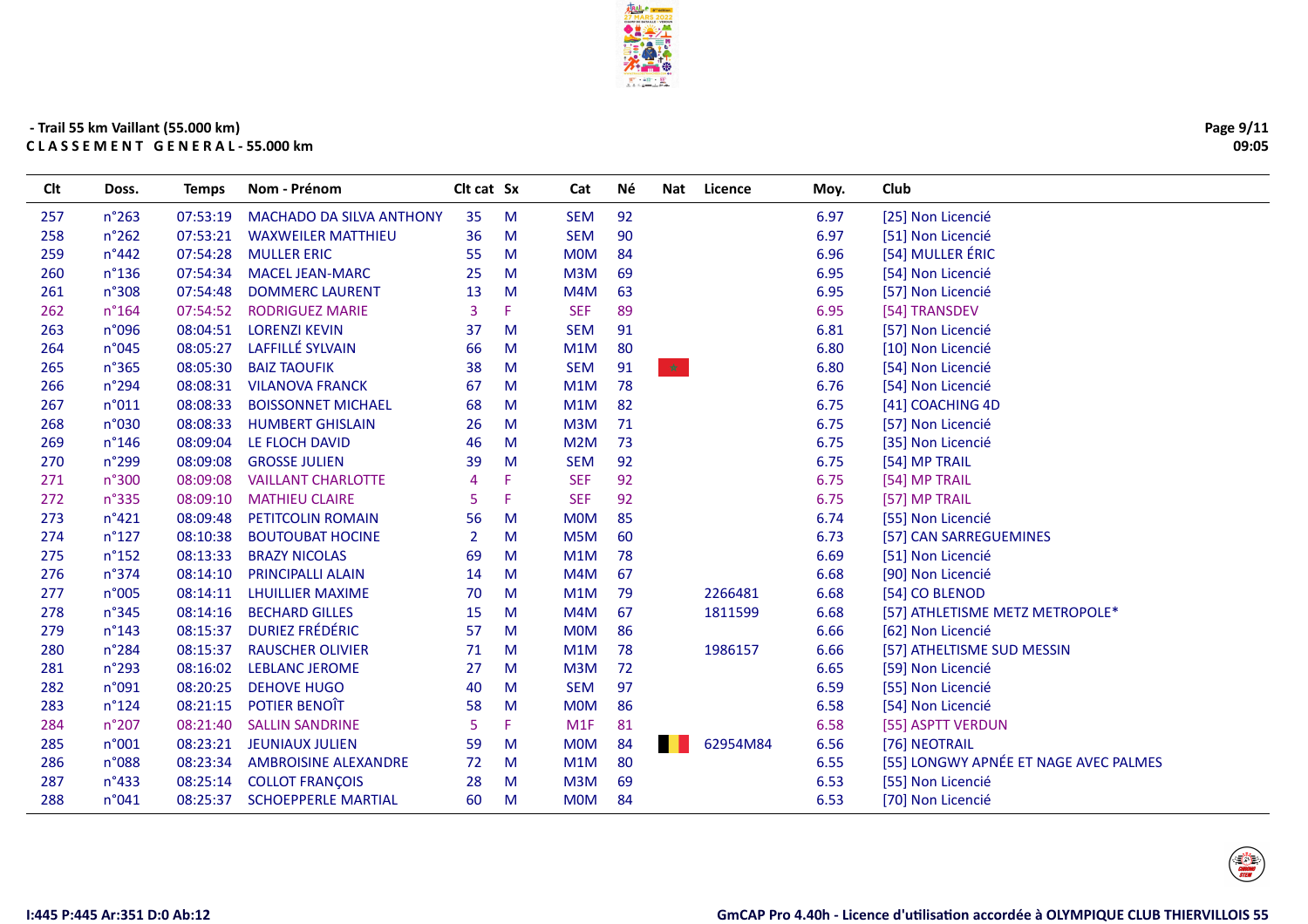

| Page 10/11 |
|------------|
| 09:05      |

| Clt | Doss.           | <b>Temps</b> | Nom - Prénom                 | Clt cat Sx     |    | Cat              | Νé | Nat       | Licence | Moy. | Club                                          |
|-----|-----------------|--------------|------------------------------|----------------|----|------------------|----|-----------|---------|------|-----------------------------------------------|
| 289 | n°042           | 08:25:40     | <b>SCHOEPPERLE CLÉMENCE</b>  | 6              | F. | <b>SEF</b>       | 91 |           |         | 6.53 | [70] Non Licencié                             |
| 290 | n°071           | 08:25:51     | <b>MAHUT BRIAN</b>           | 61             | M  | <b>MOM</b>       | 85 |           |         | 6.52 | [55] Non Licencié                             |
| 291 | $n^{\circ}122$  | 08:25:51     | <b>DRUET YOANN</b>           | 62             | M  | <b>MOM</b>       | 85 |           |         | 6.52 | [74] Non Licencié                             |
| 292 | $n^{\circ}176$  | 08:26:27     | <b>KUHN DAMIEN</b>           | 63             | M  | <b>MOM</b>       | 83 |           |         | 6.52 | [57] Non Licencié                             |
| 293 | n°323           | 08:26:28     | <b>AMMOUR ALEXANDRE</b>      | 41             | M  | <b>SEM</b>       | 90 |           |         | 6.52 | [77] Non Licencié                             |
| 294 | $n^{\circ}$ 144 | 08:26:31     | NICOLAS OLIVIER              | 16             | M  | M4M              | 67 |           | 1637238 | 6.52 | [08] CA SEDAN                                 |
| 295 | $n^{\circ}$ 174 | 08:26:31     | <b>BASSOT FRANCK</b>         | 29             | M  | M3M              | 68 |           |         | 6.52 | [55] MONSTER KOEUR                            |
| 296 | n°278           | 08:27:13     | <b>CHASSARD JEAN-MARIE</b>   | 17             | M  | M4M              | 64 |           |         | 6.51 | [57] Non Licencié                             |
| 297 | $n^{\circ}208$  | 08:28:29     | <b>KONTZLER LUDOVIC</b>      | 42             | м  | <b>SEM</b>       | 89 |           |         | 6.49 | [57] Non Licencié                             |
| 298 | n°206           | 08:28:32     | <b>HILT AURELIEN</b>         | 43             | M  | <b>SEM</b>       | 89 |           |         | 6.49 | [57] Non Licencié                             |
| 299 | $n^{\circ}$ 184 | 08:29:52     | <b>LACERDA JOSE</b>          | 47             | M  | M2M              | 74 | $\bullet$ | 2062108 | 6.47 | [51] JC EPERNAY                               |
| 300 | $n^{\circ}$ 185 | 08:29:57     | <b>MAITRE PAULINE</b>        | 5              | F. | <b>MOF</b>       | 86 |           | 1634491 | 6.47 | [51] JC EPERNAY CHAMPAGNE                     |
| 301 | n°024           | 08:30:46     | <b>CALONNE BENJAMIN</b>      | 44             | M  | <b>SEM</b>       | 90 |           |         | 6.46 | [57] Non Licencié                             |
| 302 | n°038           | 08:30:55     | LEFETZ LÉA                   | 7              | F  | <b>SEF</b>       | 95 |           |         | 6.46 | [55] SAMPY'RUN                                |
| 303 | $n^{\circ}297$  | 08:31:00     | <b>GAILLARD DYLAN</b>        | 45             | M  | <b>SEM</b>       | 98 |           |         | 6.46 | [69] Non Licencié                             |
| 304 | n°190           | 08:32:12     | <b>SABATIER GUILLAUME</b>    | 73             | M  | M1M              | 80 |           |         | 6.44 | [01] Non Licencié                             |
| 305 | $n^{\circ}$ 195 | 08:32:13     | <b>CIFFOTTI TIFFANY</b>      | 8              | F  | <b>SEF</b>       | 90 |           |         | 6.44 | [01] Non Licencié                             |
| 306 | $n^{\circ}394$  | 08:36:58     | <b>ZENNER JENNY</b>          | 6              | F  | <b>MOF</b>       | 83 |           |         | 6.38 | [57] Non Licencié                             |
| 307 | n°016           | 08:37:50     | <b>MACHEBOEUF LUDOVIC</b>    | 74             | M  | M1M              | 80 |           | 2236822 | 6.37 | [55] S/L GROUPE ATHLETIC COMMERCIEN           |
| 308 | n°397           | 08:38:22     | <b>HETMANCZYK JULIEN</b>     | 64             | M  | <b>MOM</b>       | 85 |           |         | 6.37 | [91] Non Licencié                             |
| 309 | n°063           | 08:41:21     | <b>PIARD DIDIER</b>          | 48             | M  | M2M              | 73 |           |         | 6.33 | [14] Non Licencié                             |
| 310 | n°065           | 08:41:24     | <b>PIARD CAMILLE</b>         | $\mathbf{1}$   | M  | <b>ESM</b>       | 00 |           |         | 6.33 | [14] Non Licencié                             |
| 311 | $n^{\circ}$ 182 | 08:41:25     | <b>FOURNIER-BIDOZ FRANCK</b> | 49             | M  | M <sub>2</sub> M | 77 |           |         | 6.33 | [54] TEAM G-TRAIL / ASSOCIATION VÉTÉRANS-OPEX |
| 312 | $n^{\circ}406$  | 08:41:28     | <b>ZASSO MICHAEL</b>         | 50             | M  | M2M              | 77 |           |         | 6.33 | [51] Non Licencié                             |
| 313 | n°021           | 08:41:33     | <b>ERNST ROLAND</b>          | 3              | м  | M5M              | 59 |           |         | 6.33 | [65] LC OLYMPIA WIESBADEN                     |
| 314 | $n^{\circ}415$  | 08:41:52     | <b>KLEIN THIBAULT</b>        | 46             | M  | <b>SEM</b>       | 88 |           |         | 6.32 | [57] Non Licencié                             |
| 315 | $n^{\circ}$ 157 | 08:42:52     | <b>LELOUP QUENTIN</b>        | 65             | M  | <b>MOM</b>       | 83 |           |         | 6.31 | [72] Non Licencié                             |
| 316 | $n^{\circ}276$  | 08:42:59     | <b>ASSA JEAN-CHRISTOPHE</b>  | 18             | M  | M4M              | 67 |           |         | 6.31 | [54] Non Licencié                             |
| 317 | n°068           | 08:43:06     | <b>PARMENTIER ROXANE</b>     | 6              | F. | M1F              | 78 |           |         | 6.31 | [55] Non Licencié                             |
| 318 | $n^{\circ}216$  | 08:43:07     | <b>VANGASSE ARNAUD</b>       | 75             | M  | M1M              | 80 |           |         | 6.31 | [51] Non Licencié                             |
| 319 | $n^{\circ}115$  | 08:43:07     | <b>REITER THOMAS</b>         | $\overline{4}$ | м  | M <sub>5</sub> M | 62 |           |         | 6.31 | [97] LT HEMSBACH                              |
| 320 | $n^{\circ}114$  | 08:43:08     | <b>SCHUNKE SANDRA</b>        | 7              | F. | M <sub>2F</sub>  | 75 |           |         | 6.31 | [97] LT HEMSBACH                              |
|     |                 |              |                              |                |    |                  |    |           |         |      |                                               |